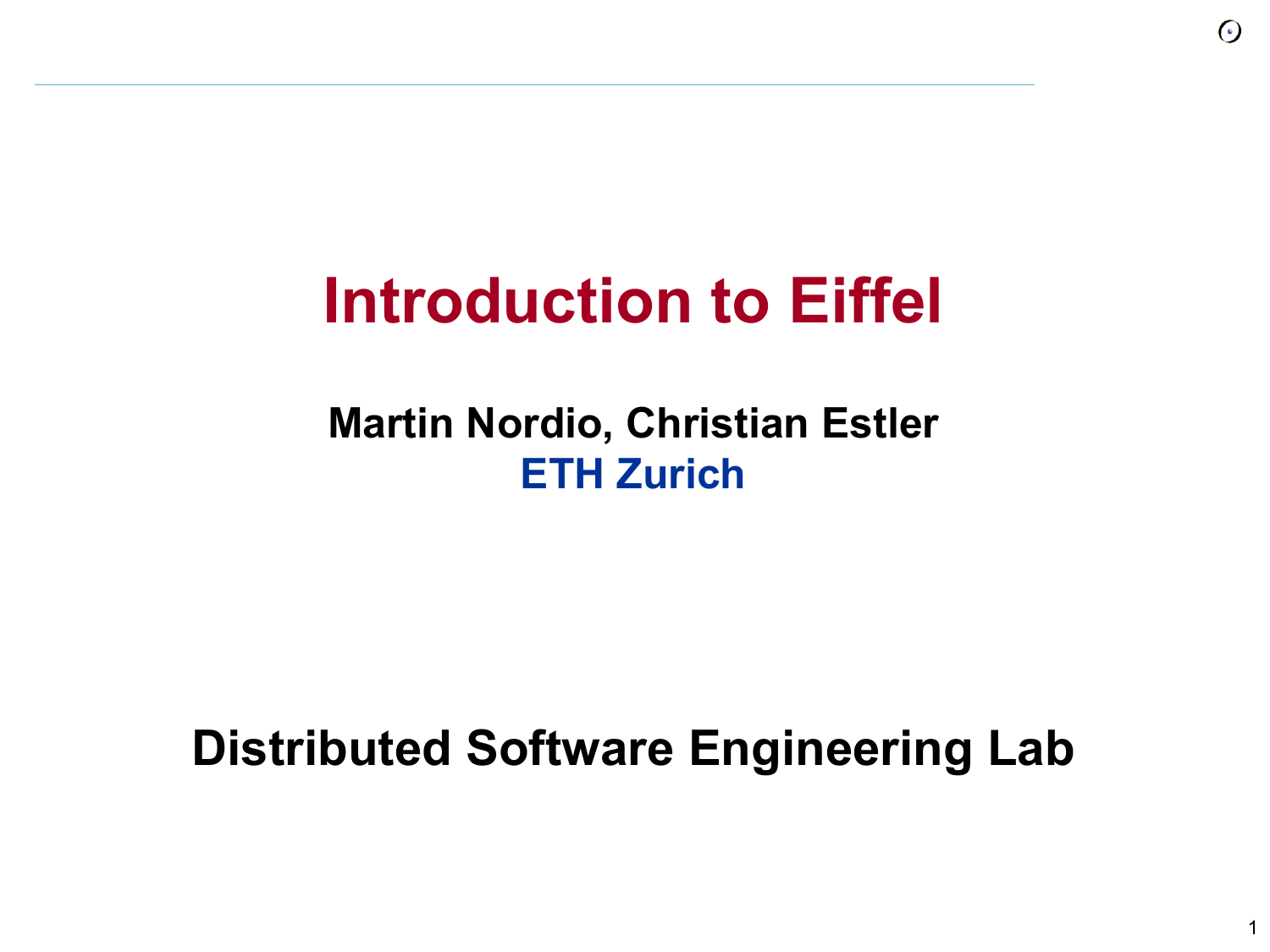# **Overview**

Part 1: Language Constructs

- $\triangleright$  Basics: class definition, if then else, expressions, loops and across, creation procedures
- $\triangleright$  Inheritance: redefinition and multiple inheritance
- $\triangleright$  Exception Handling
- $\triangleright$  Once Routines
- $\triangleright$  Style rules
- $\triangleright$  Generics
- $\triangleright$  Information Hiding
- Part 2: Contracts
	- $\triangleright$  Preconditions, postconditions and class invariants
	- $\triangleright$  Contracts in inheritance

Part 3: Tuples and Agents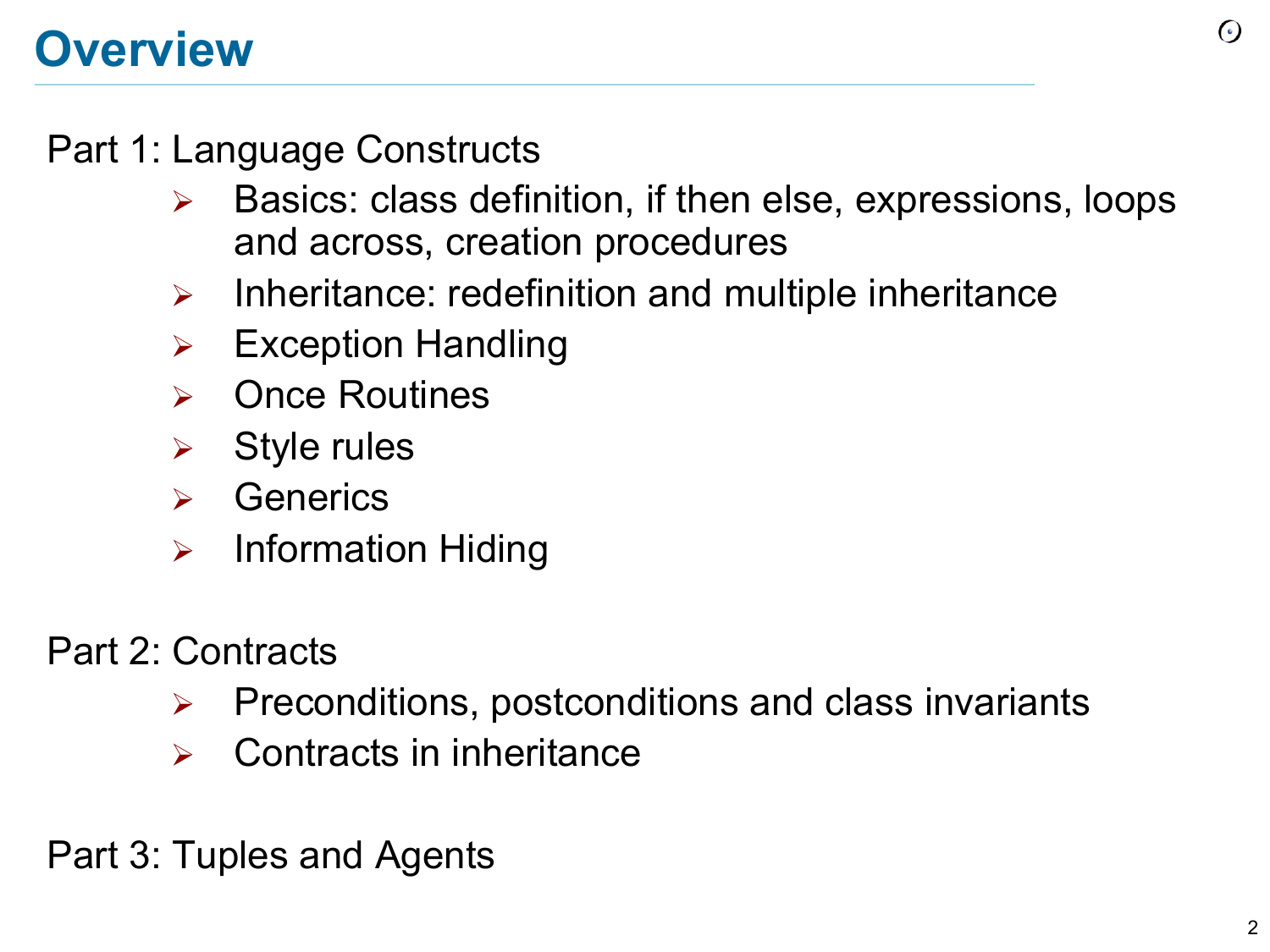Go to:

# http://codeboard.io

If you don't have an account yet, please sign-up and sign-in before doing the exercises.

Once you're done with a programming exercise, submit your solution.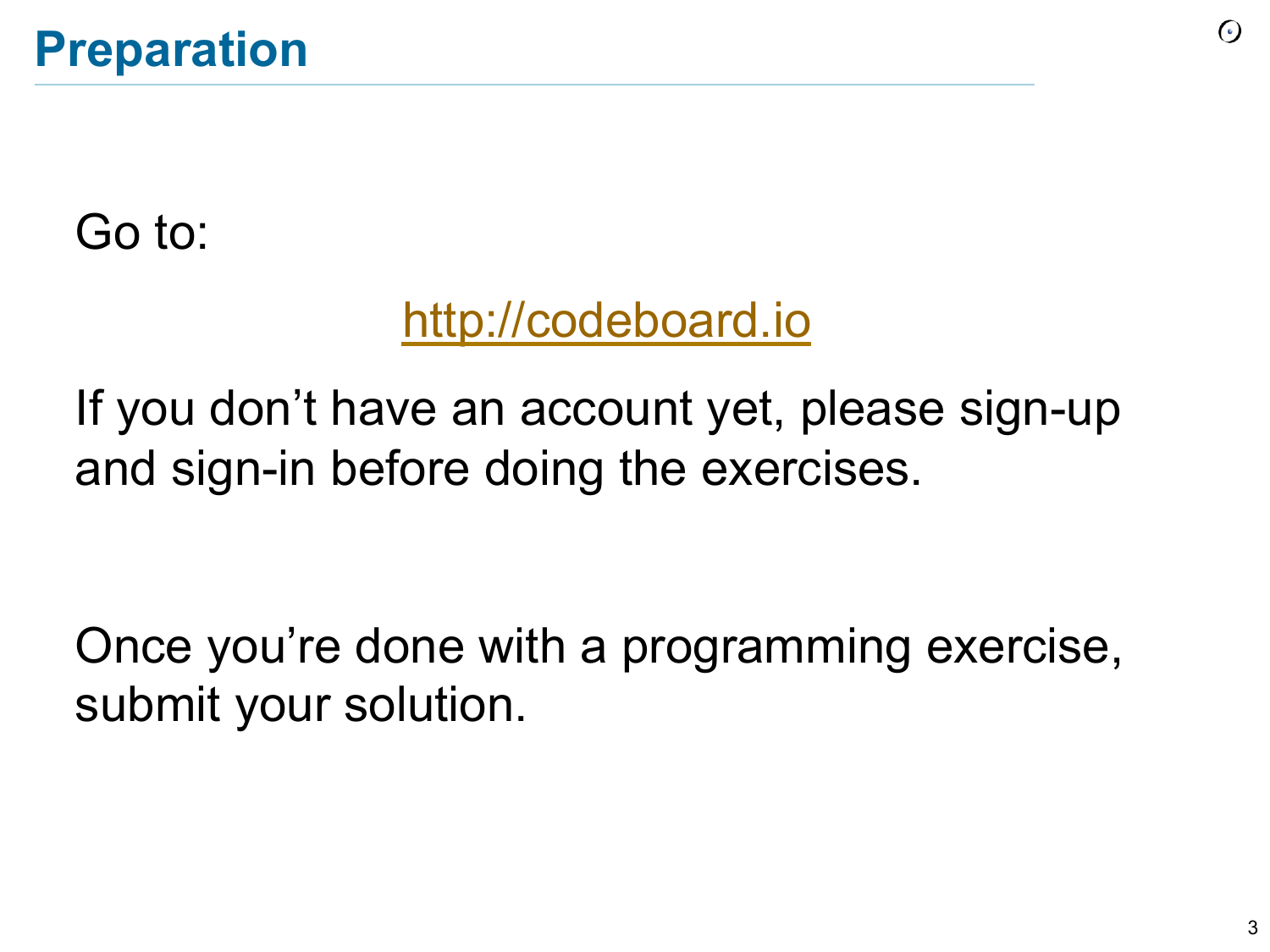Part 1: Language constructs

# **1.1 BASICS**

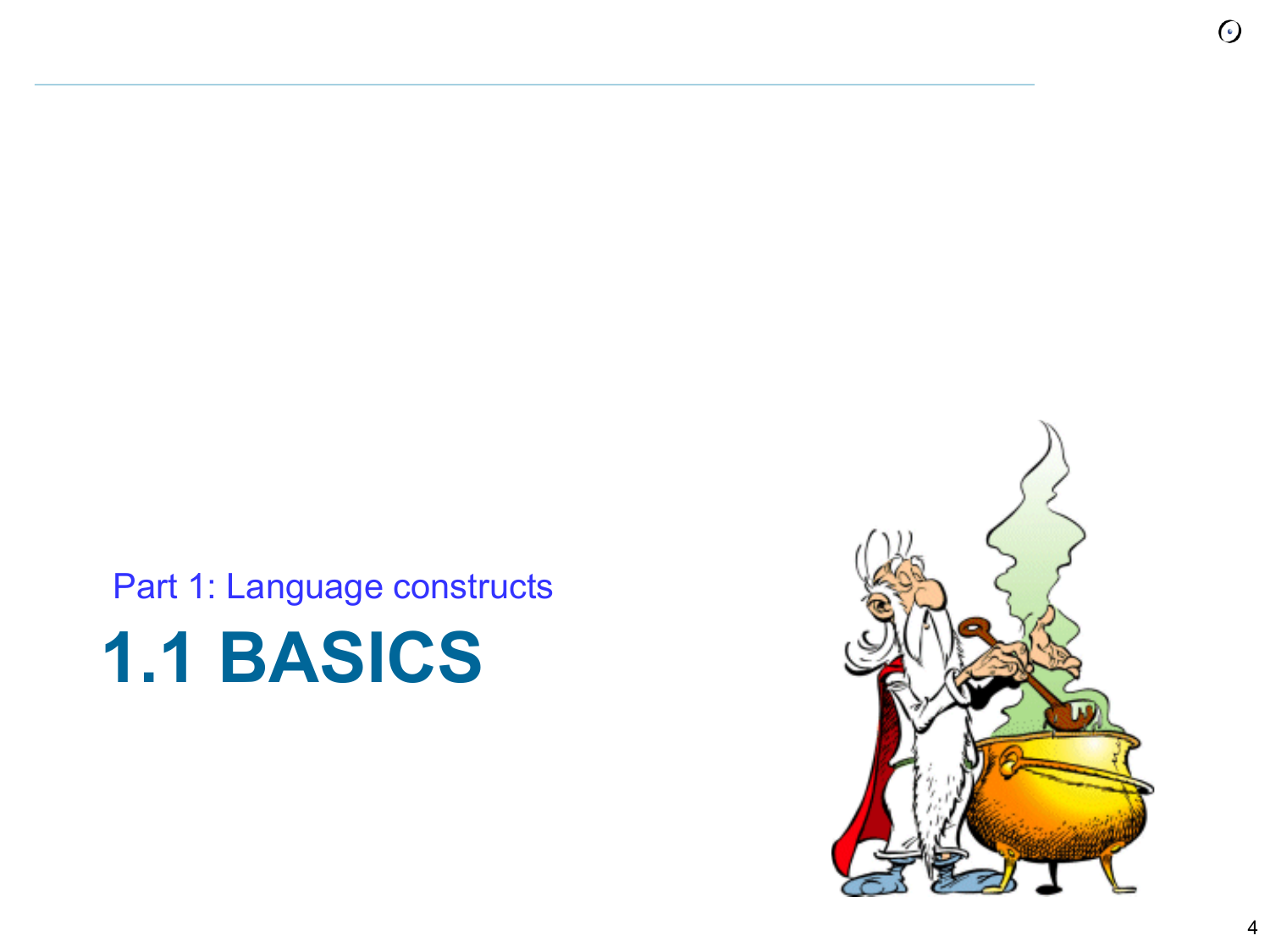# **Class declaration: Eiffel vs Java:**

**class** *ACCOUNT*  **end**

public class Account {

}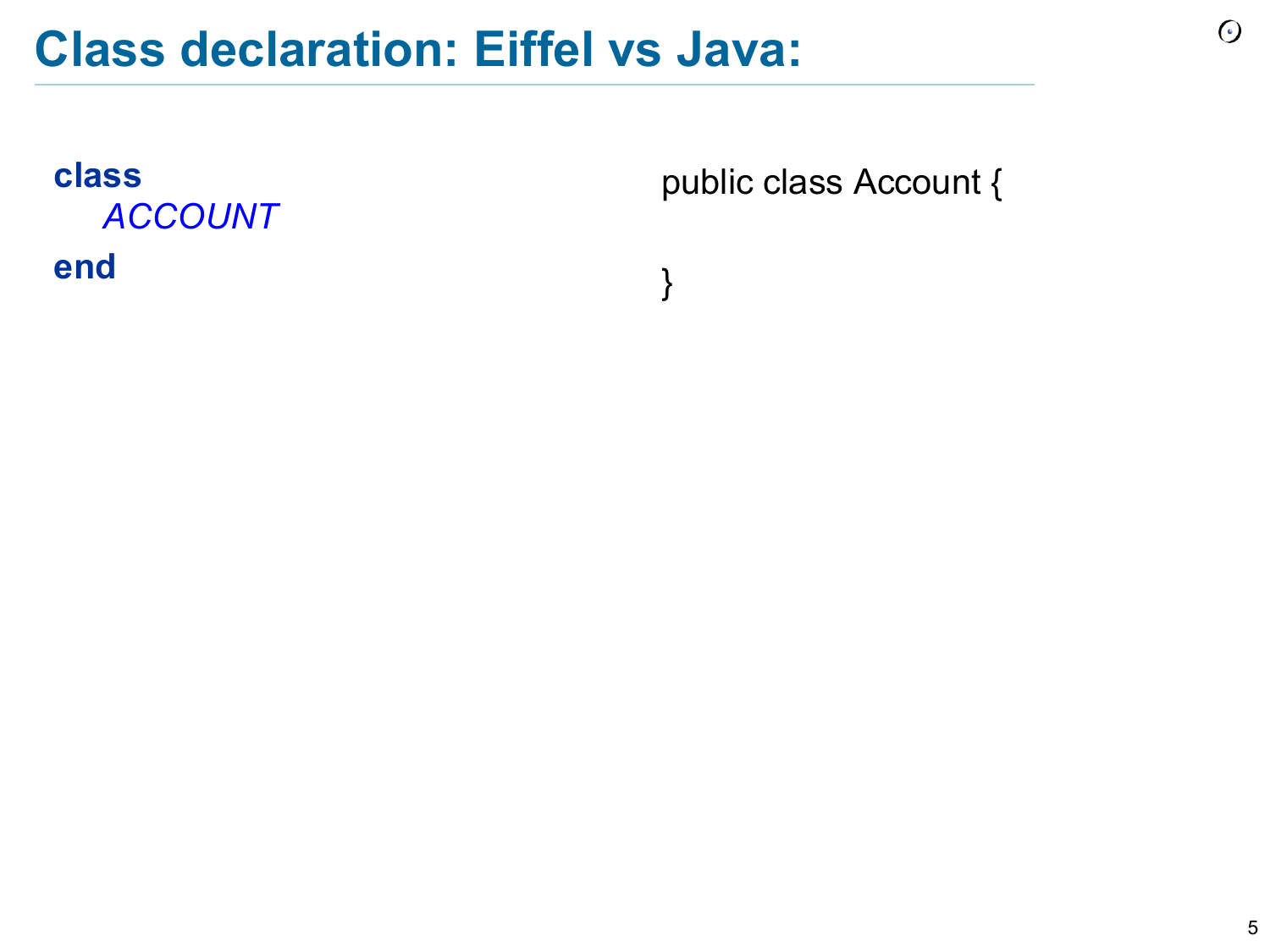**class** *ACCOUNT*  **create**  *make, make\_balance*  **feature**  *make* **do … end**  *make\_balance (i: INTEGER)* **do … end** 

public class Account { public Account() {...} public Account (int b) {...} }

**end**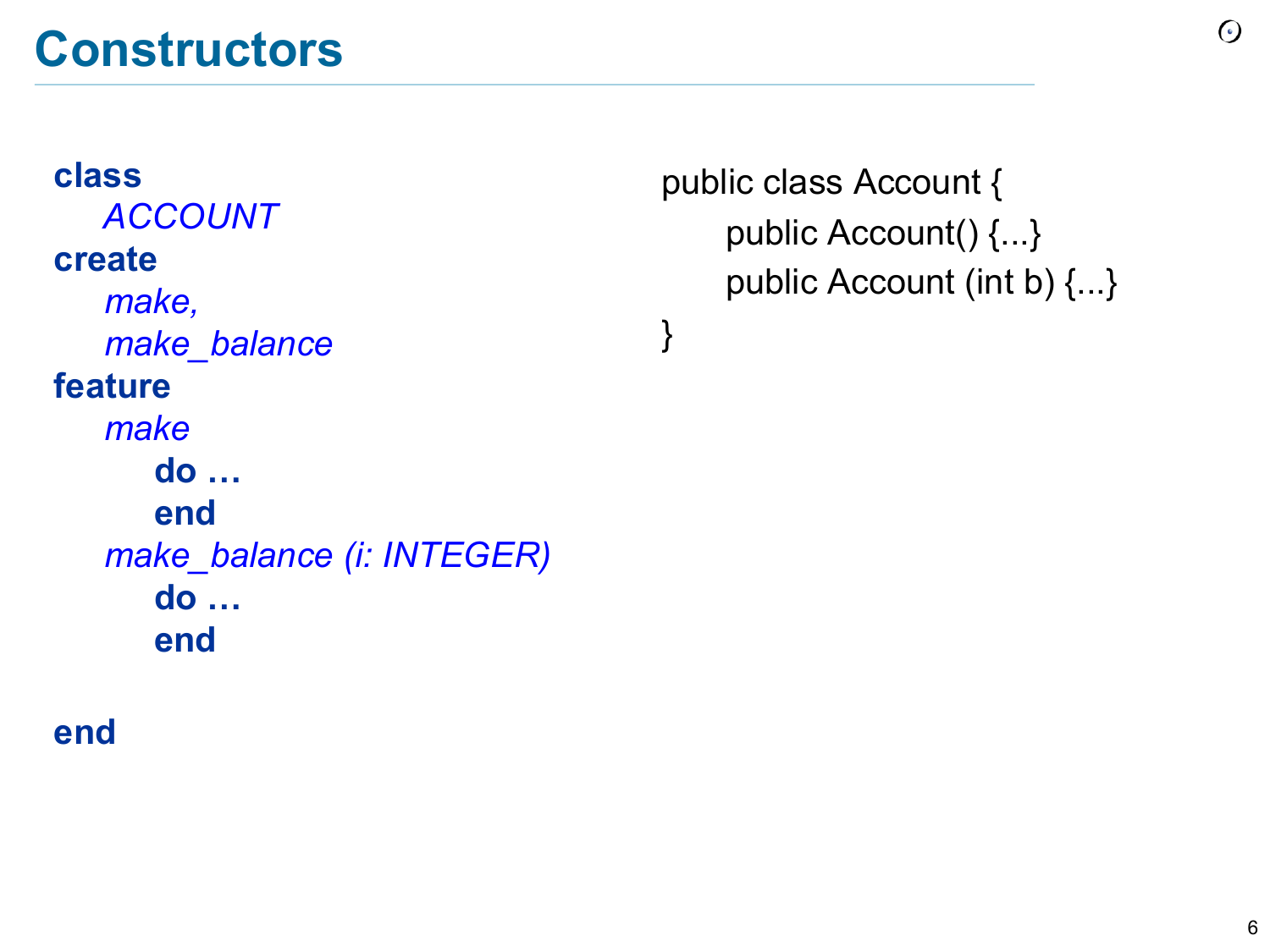#### **class** *ACCOUNT*  **create**  *make, make\_balance, make\_name*  **feature**  *make* **do … end**  *make\_balance (i: INTEGER)* **do … end**  *make\_name (s: STRING)* **do … end end**

public class Account { public Account() {...} public Account (int b) {...} public Account (string s) {...}

> Constructors can have any name; use the **create** clause to declare a routine as constructor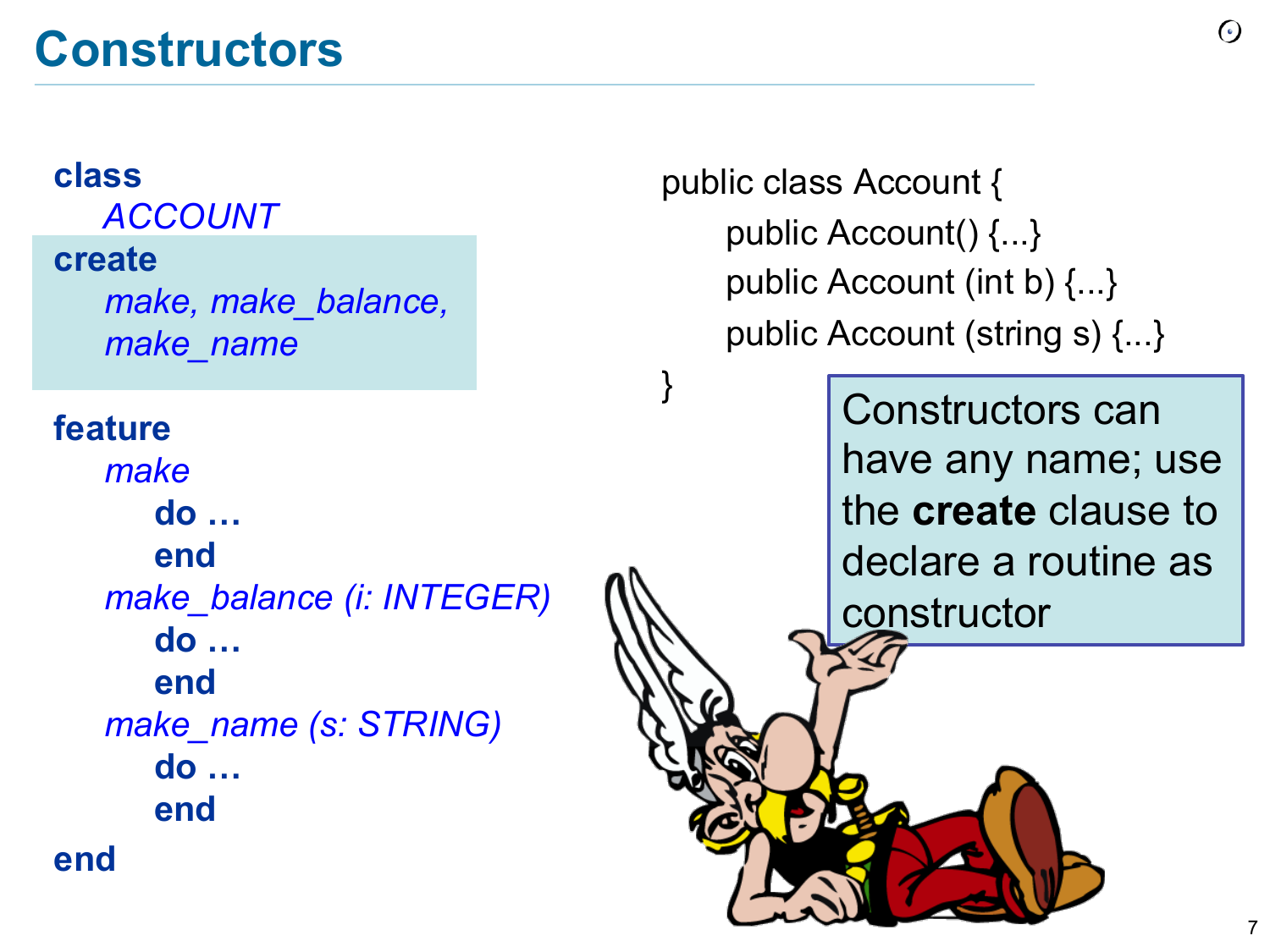#### **class** *PRINTER*

**feature** 

*print\_int (a\_int: INTEGER)* **do … end** 

*print\_real (a\_real: REAL)* **do … end** 

*print\_string (a\_str: STRING)* **do … end** 

**end**

public class Printer { public void print(int i) {...} public void print(float f) {...} public void print(String s) {...}

> Eiffel does not support overloading!



}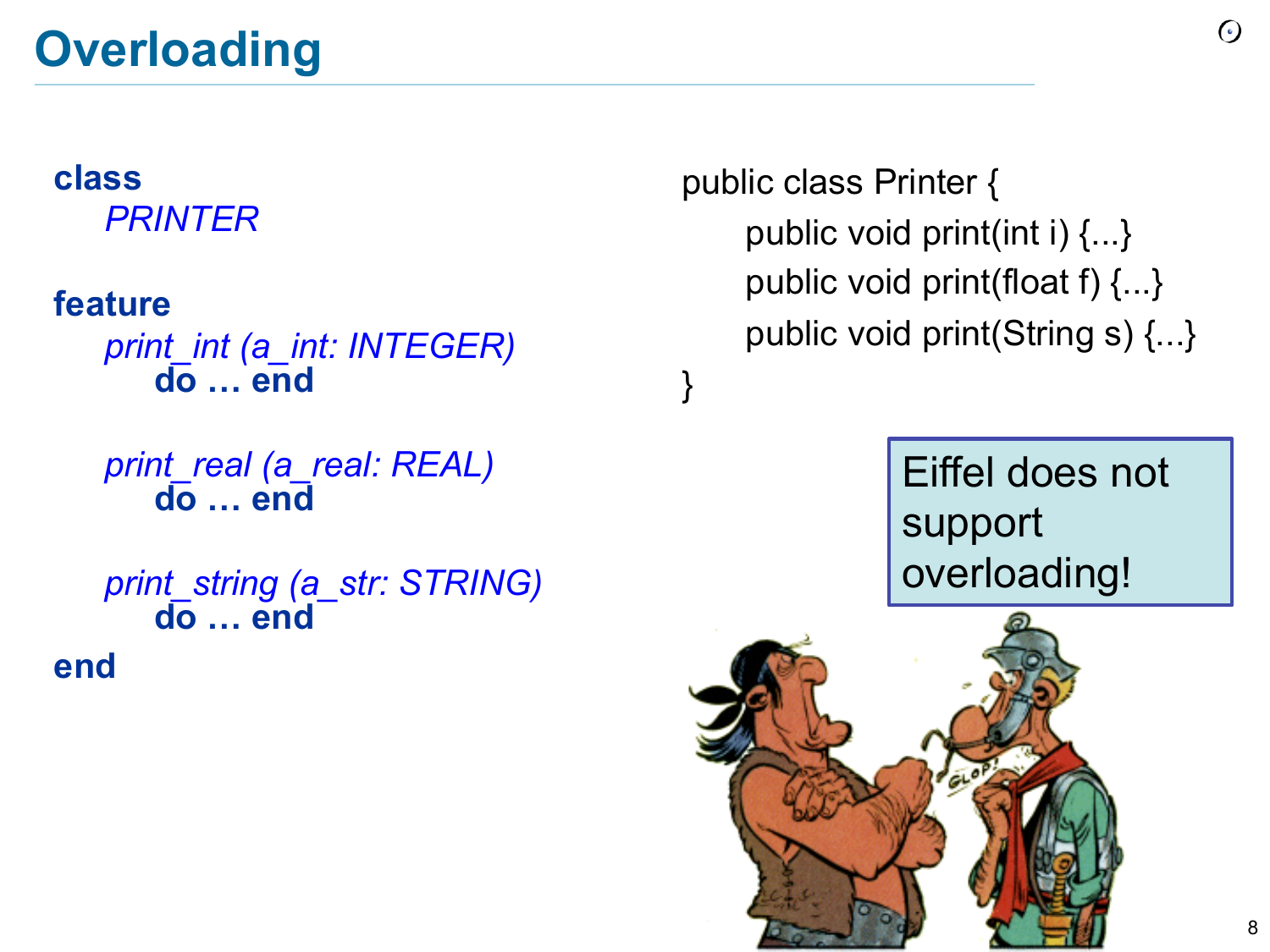**class** *BANK*  **feature**  *pay\_bill* **local** *b1: ACCOUNT*   **do create** *b1.make*  **end** 

**end**

public class Bank { public void payBill() { Account  $b1$  = new Account(); }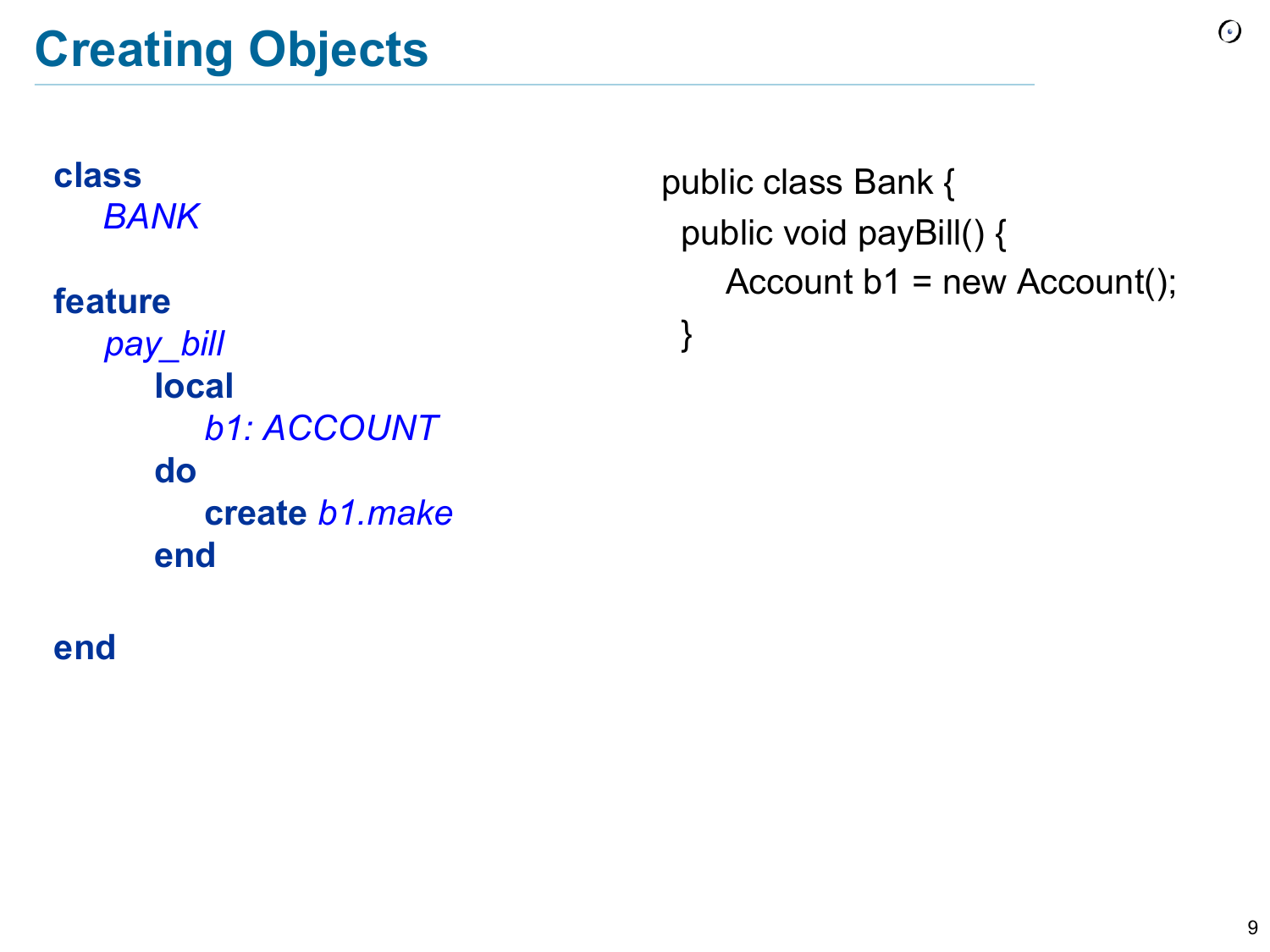```
class
    BANK 
feature 
   pay_bill
       local 
          b1, b2: ACCOUNT 
       do 
          create b1.make 
          create b2.make_balance (2)
       end 
end
                                       public class Bank { 
                                         public void payBill() { 
                                           Account b1 = new Account();
                                           Account b2 = new Account (2);
                                        } 
                                      Create objects using 
                                      the create keyword; 
                                      declare the local 
                                      variables in the 
                                      local clause
```
10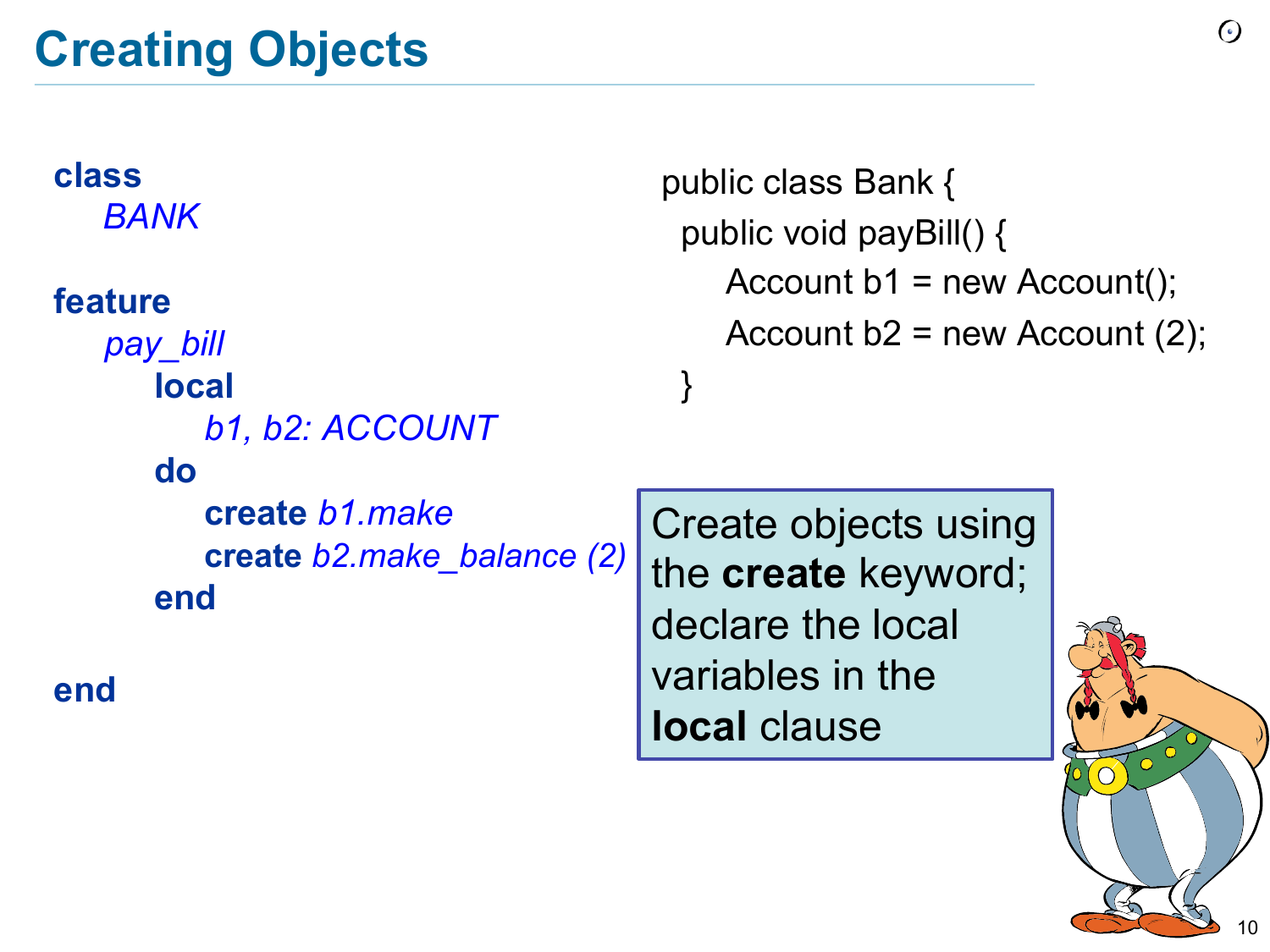### **Let's code…**

Go to:



(•)

https://codeboard.io/projects/16

Task: create a local ACCOUNT object in the constructor of the APPLICATION class 

*Task*: modify the creation procedure of ACCOUNT to print a confirmation that an account was created

*Task*: write a new creation procedure in class ACCOUNT that lets you create an account with an initial balance; use it from APPLICATION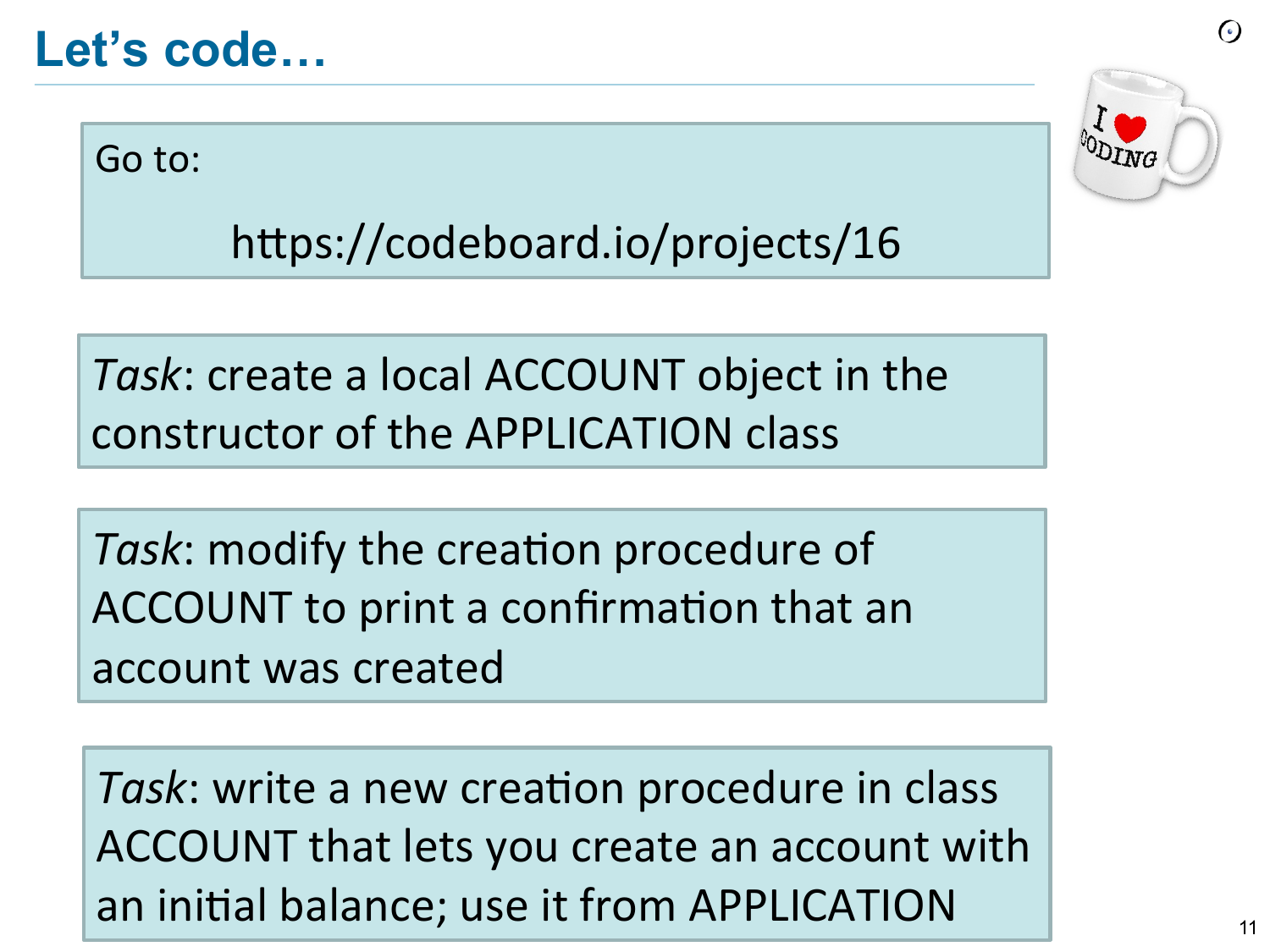# **Creating Objects: default create**

| class                       | class       |
|-----------------------------|-------------|
| <b>MAIN</b>                 | <b>BANK</b> |
| feature                     | feature     |
| root                        | pay_bill    |
| <b>local</b>                | do          |
| b1: BANK                    |             |
| $\mathbf{d}\mathbf{o}$      | end         |
| create b1                   | end         |
| - corresponds to            |             |
| -- create b1.default create |             |
| b1.pay_bill                 |             |
| end                         | A II        |

**end**



All classes inherit from ANY (Object in Java). If no creation procedure is specified, *default\_create* is used (inherited from ANY)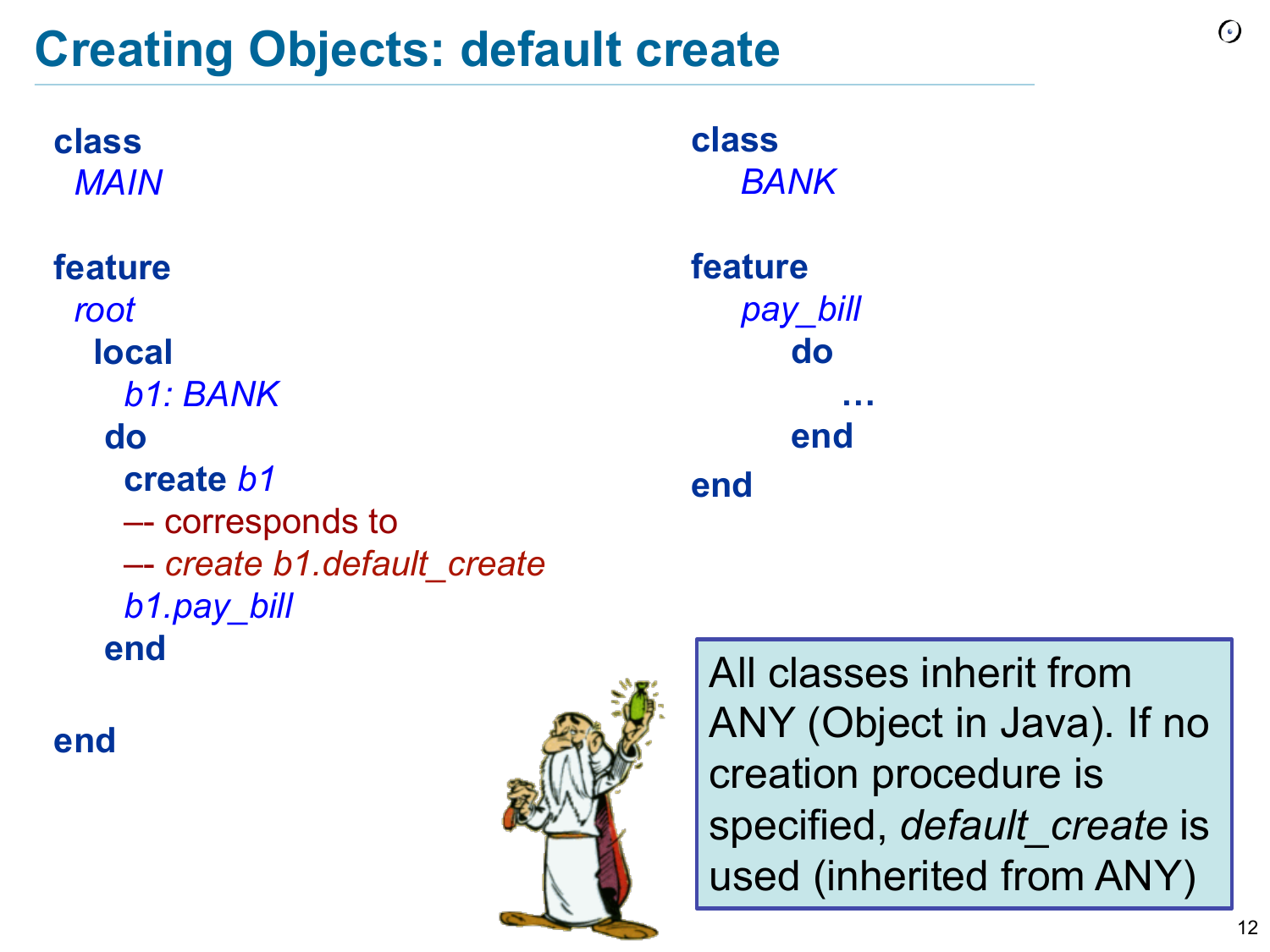```
class
    BANK 
inherit
   ANY 
     redefine 
        default_create 
     end
```
**create** 

*default\_create* 

#### **feature**

*…* **end**

*The routine default\_create* can be redefined

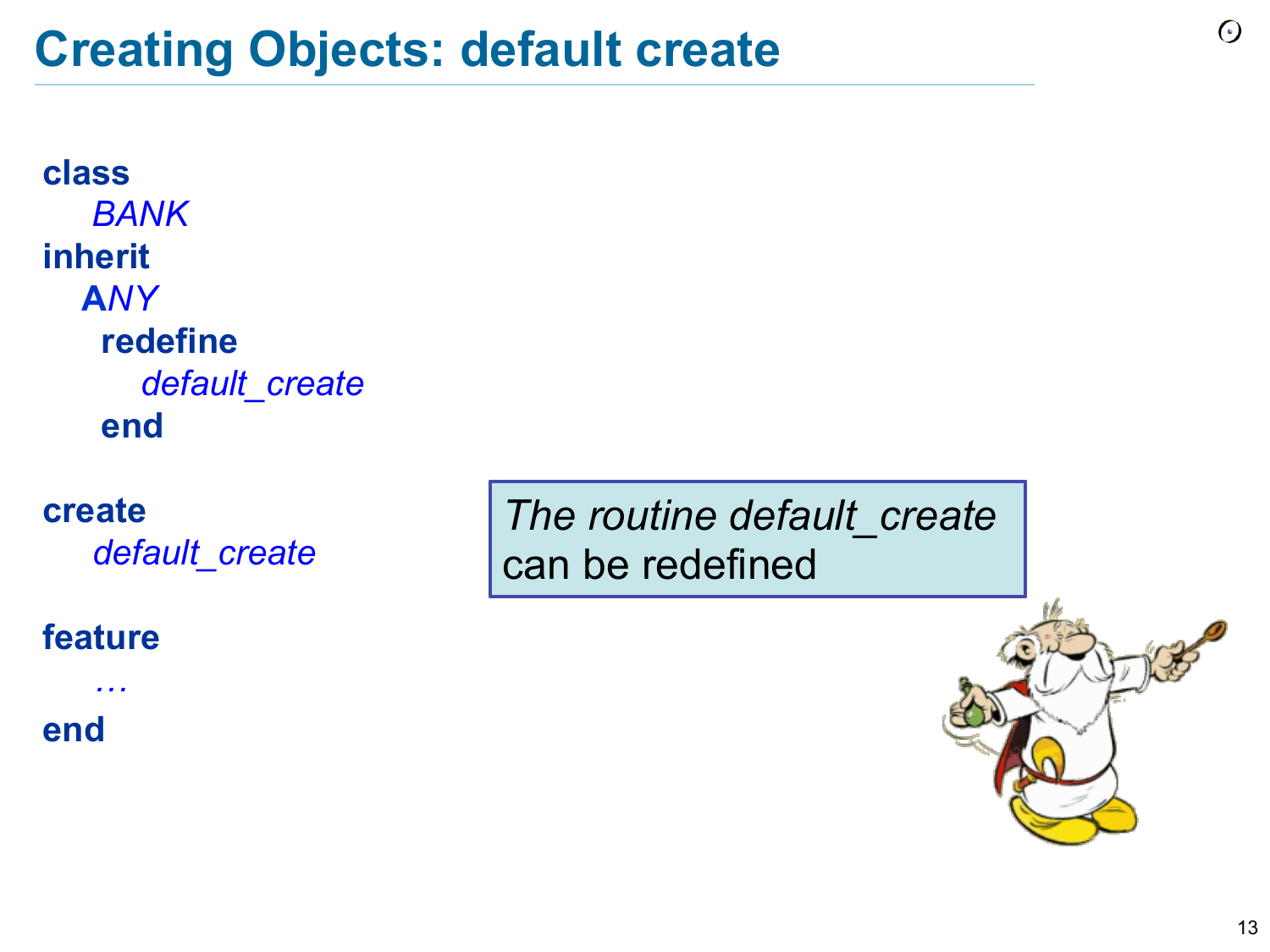# **Let's code…**

Go to:



https://codeboard.io/projects/16

Task: override the default create in class CUSTOMER to print a confirmation message

Task: create a customer object in the APPLICATION class 

*Task*: write a creation procedure for class CUSTOMER that takes, name, first name and age as arguments; use it to create a customer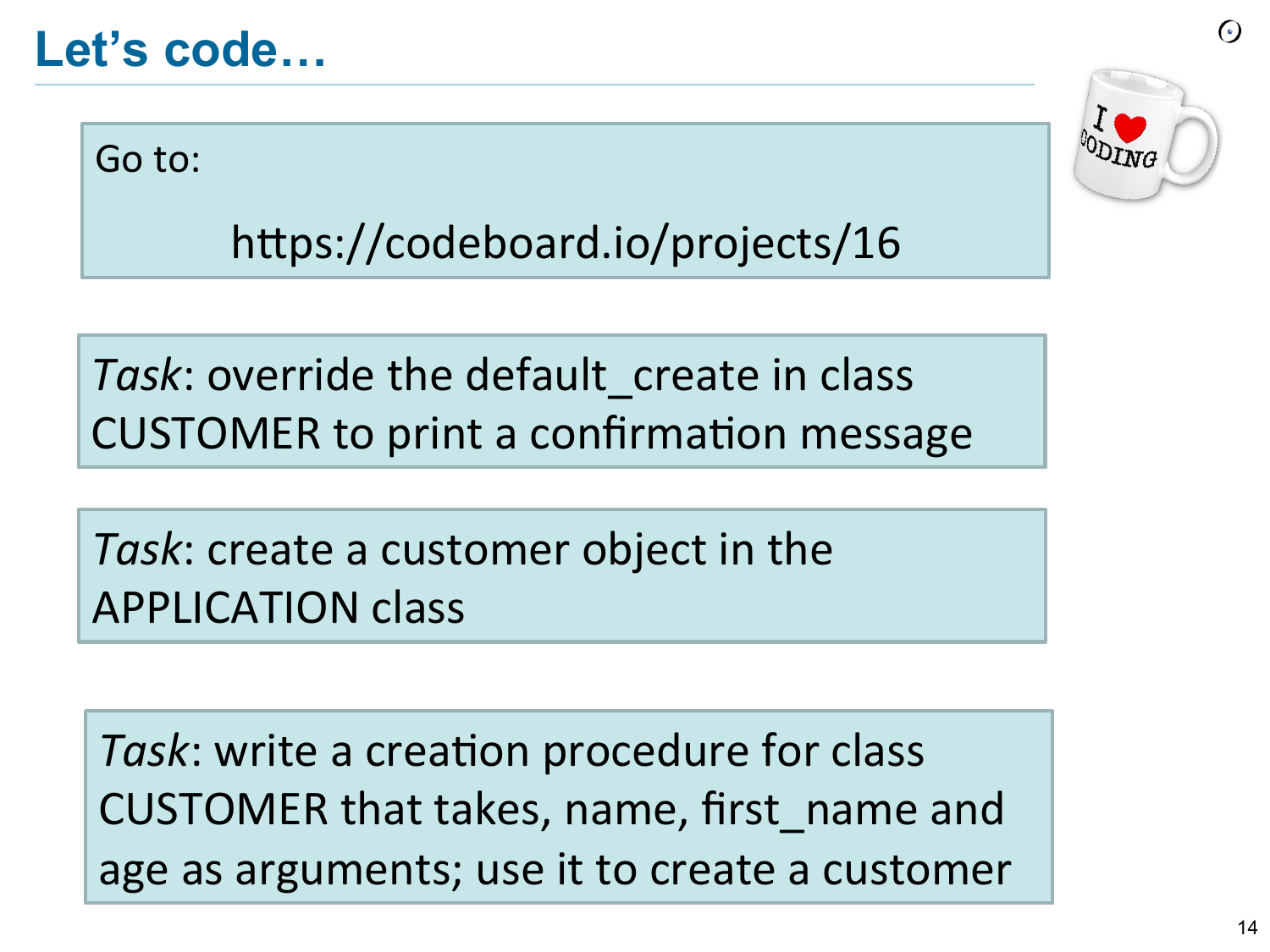### **Features**

**class**  *ACCOUNT*  **feature** -- Initialization  *make* **do … end**   *make\_balance (i: INTEGER)* **do … end**   *make\_name (s: STRING)* **do … end** 

**feature** –- Basic operations  *deposit (i: INTEGER)* **do … end**   *withdraw (i: INTEGER)* **do … end**   *transfer (b: ACCOUNT)* **do … end** 

**feature** –- Access  *balance: INTEGER* **do … end end**

public class Account { public Account() {...} public Account (int b) {...} public Account (string s) {...} public void deposit (int i) {...} public void withdraw (int i) {...} public void transfer(Account b) . public int balance() {...}

The **feature**  clause is used to group routines and for information hiding (see 1.8)

}

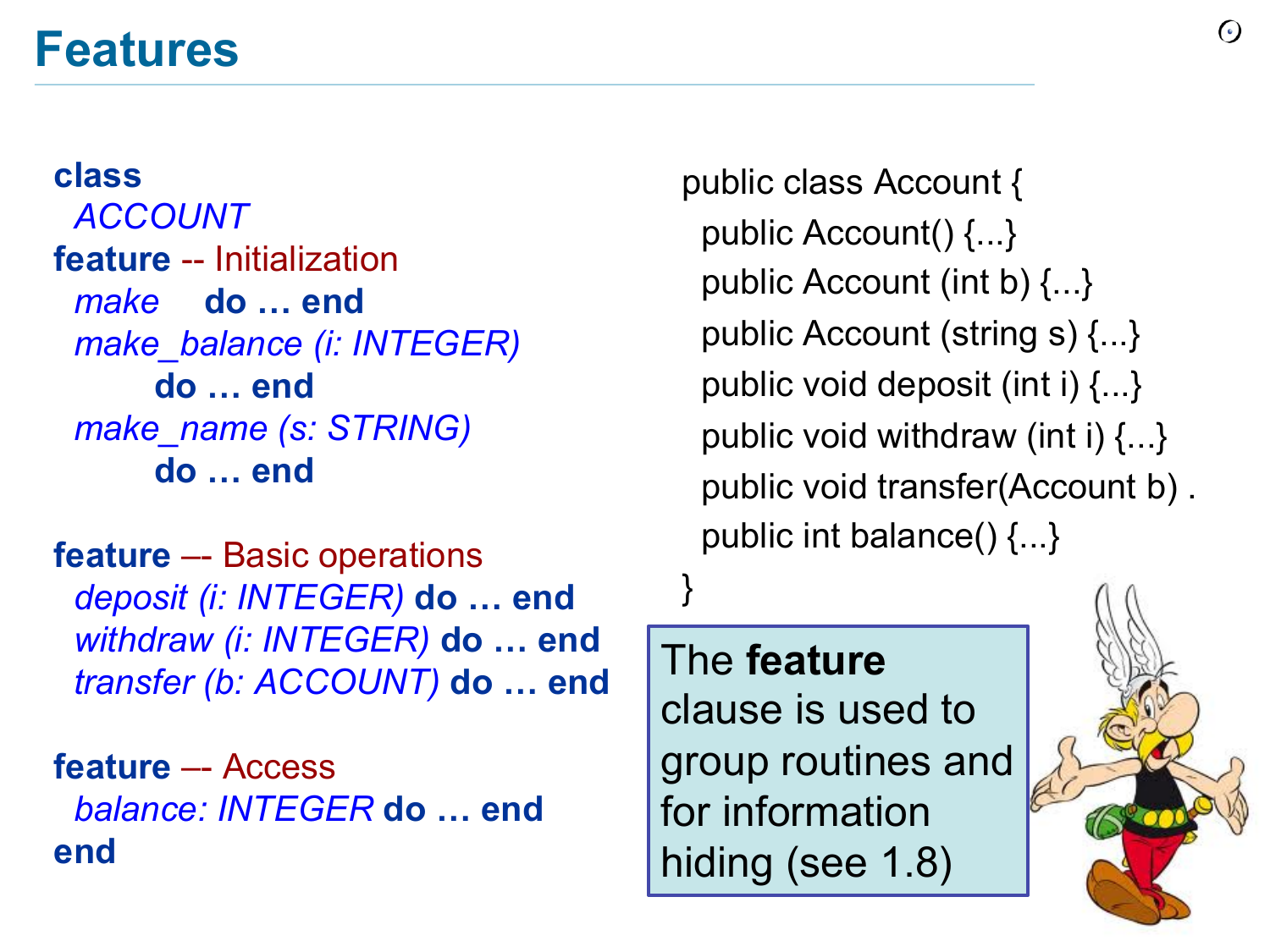**feature**  *foo* **do if** *b* **and** *(c* **or** *d)* **then**  $x := 5$  **… end**  **end end** *foo* **do if** *b* **and then** *(c* **or else** *d)* **then … end**  **end end** public foo() { if (b & (c | d)) {  $x = 5$ ; ... } } public foo() { if (b && (c  $|| d$ )) { ... } }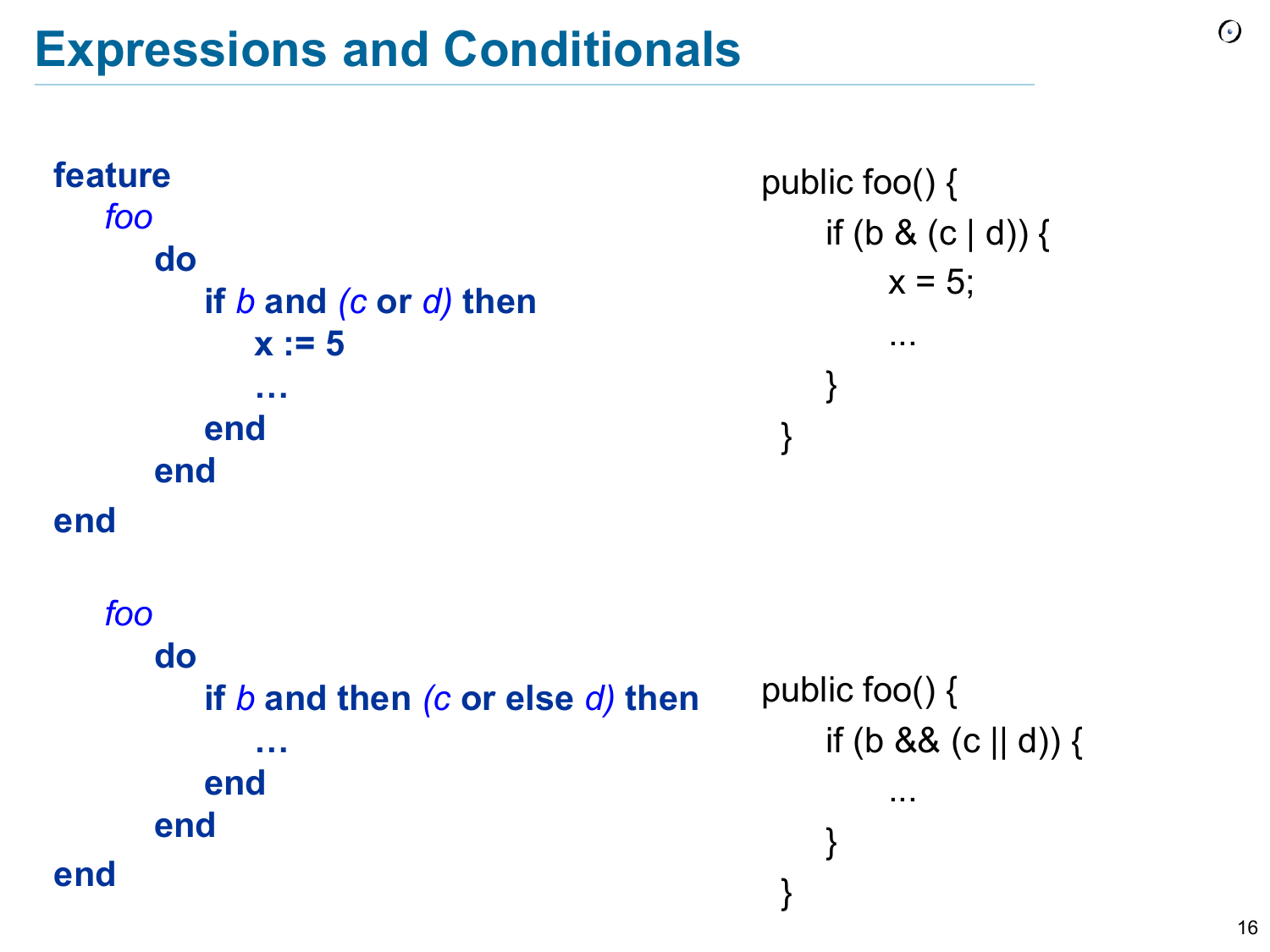# **Let's code…**

Go to:



 $\odot$ 

https://codeboard.io/projects/16

*Task*: write a condition that only allows to withdraw money if the balance if sufficient; otherwise print an error message; make two withdraws that show the regular and the exceptional behavior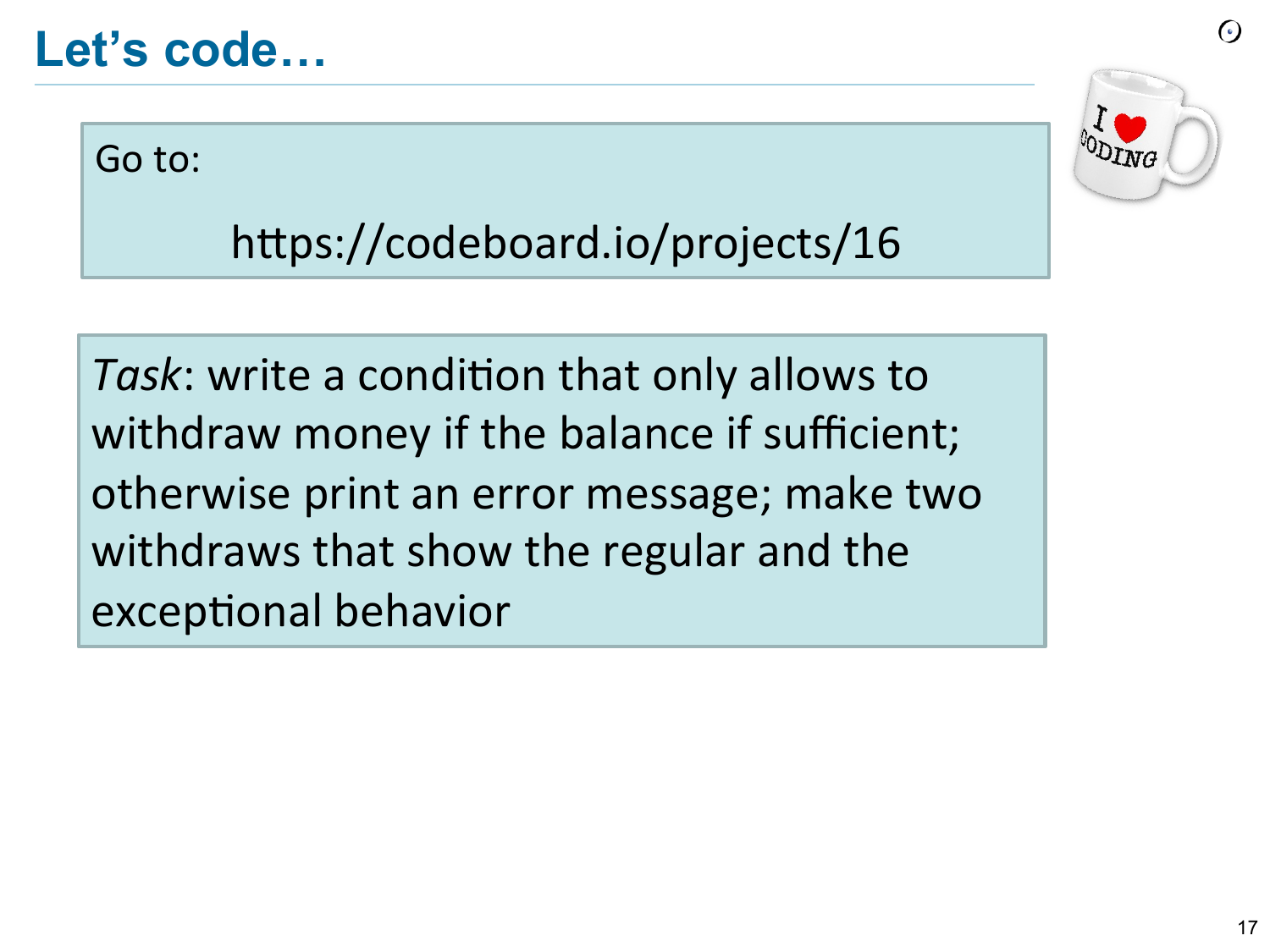**class** *B* 

**feature**  *foo: INTEGER* **do Result :=** *5*   **end** 

**end**

public class B { public int foo() { return 5; }

Eiffel does not support neither breaks, continues nor return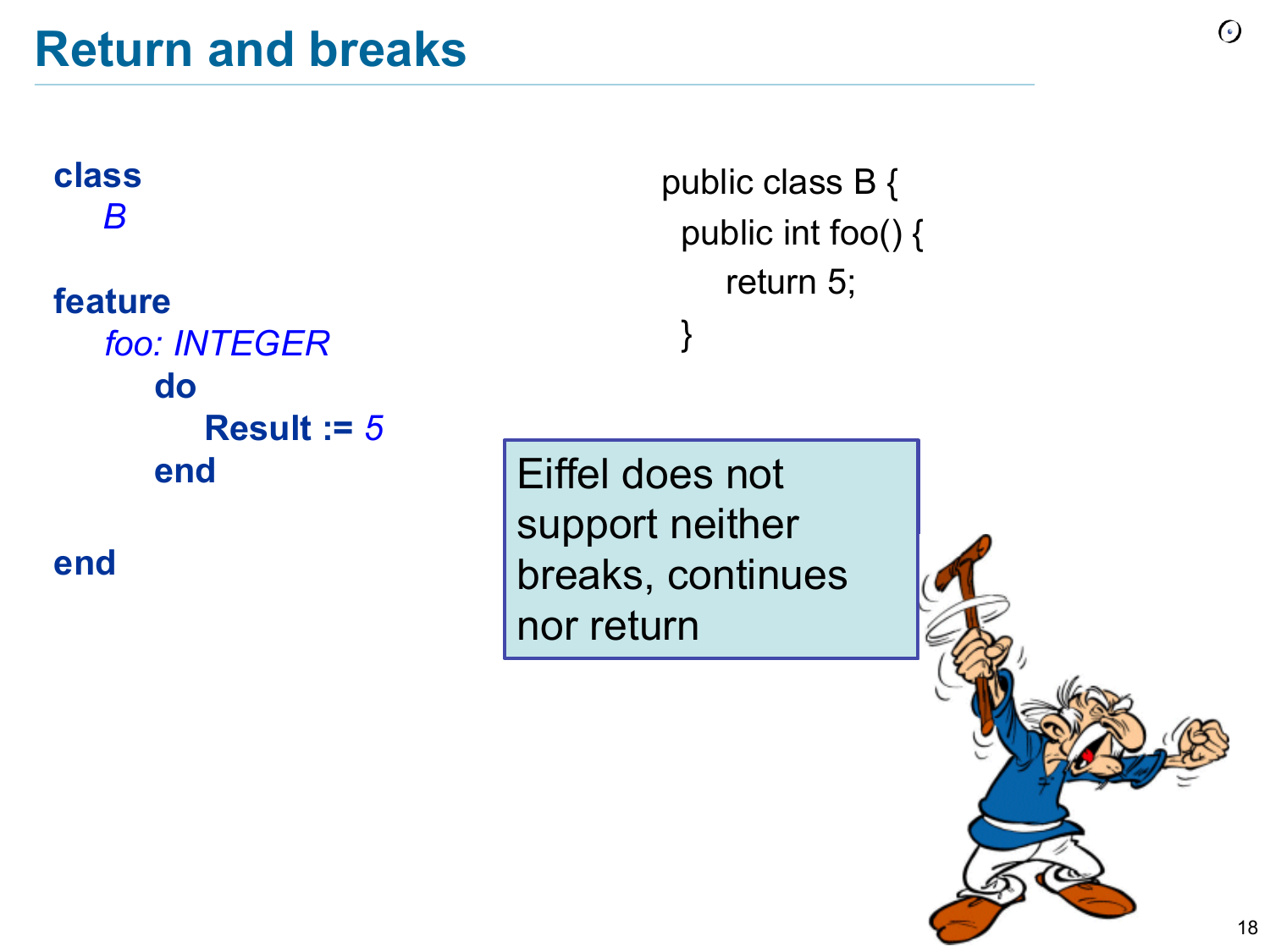**Loops** 

*print* **local**   *i: INTEGER* **do from**   $i := 1$  **until**   $i > = 10$  **loop …**  $i := i + 1$  **end end**  public class Printer { public void print() { for(int i=0;i<10;i++) { ... } } }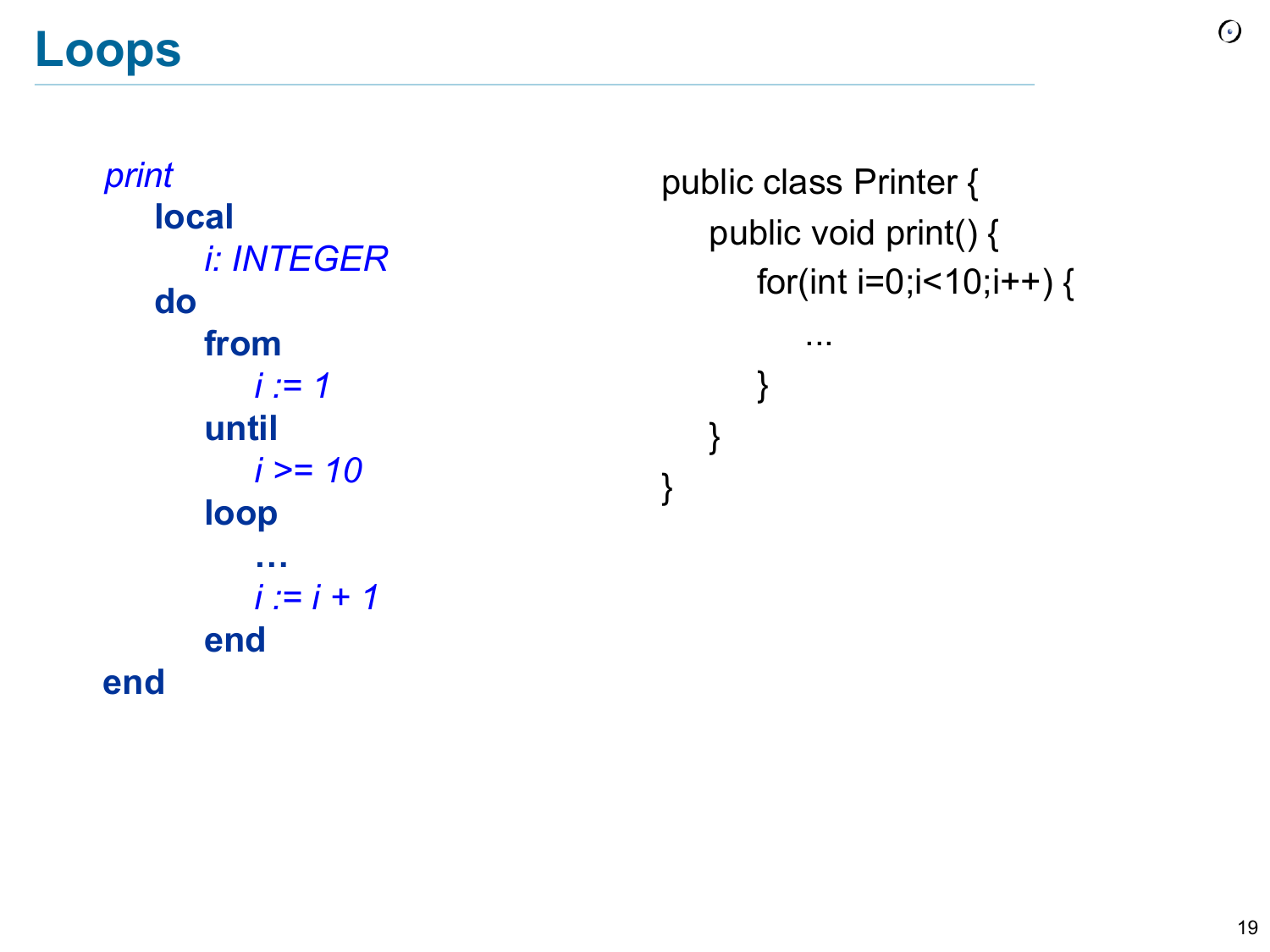*print* **local**   *i: INTEGER* **do from**   $i := 1$  **until**   $i > = 10$  **loop …**  $i := i + 1$  **end end** 

public class Printer { public void print() { int  $i=0$ ; while(i<10) {  $i++;$ } } }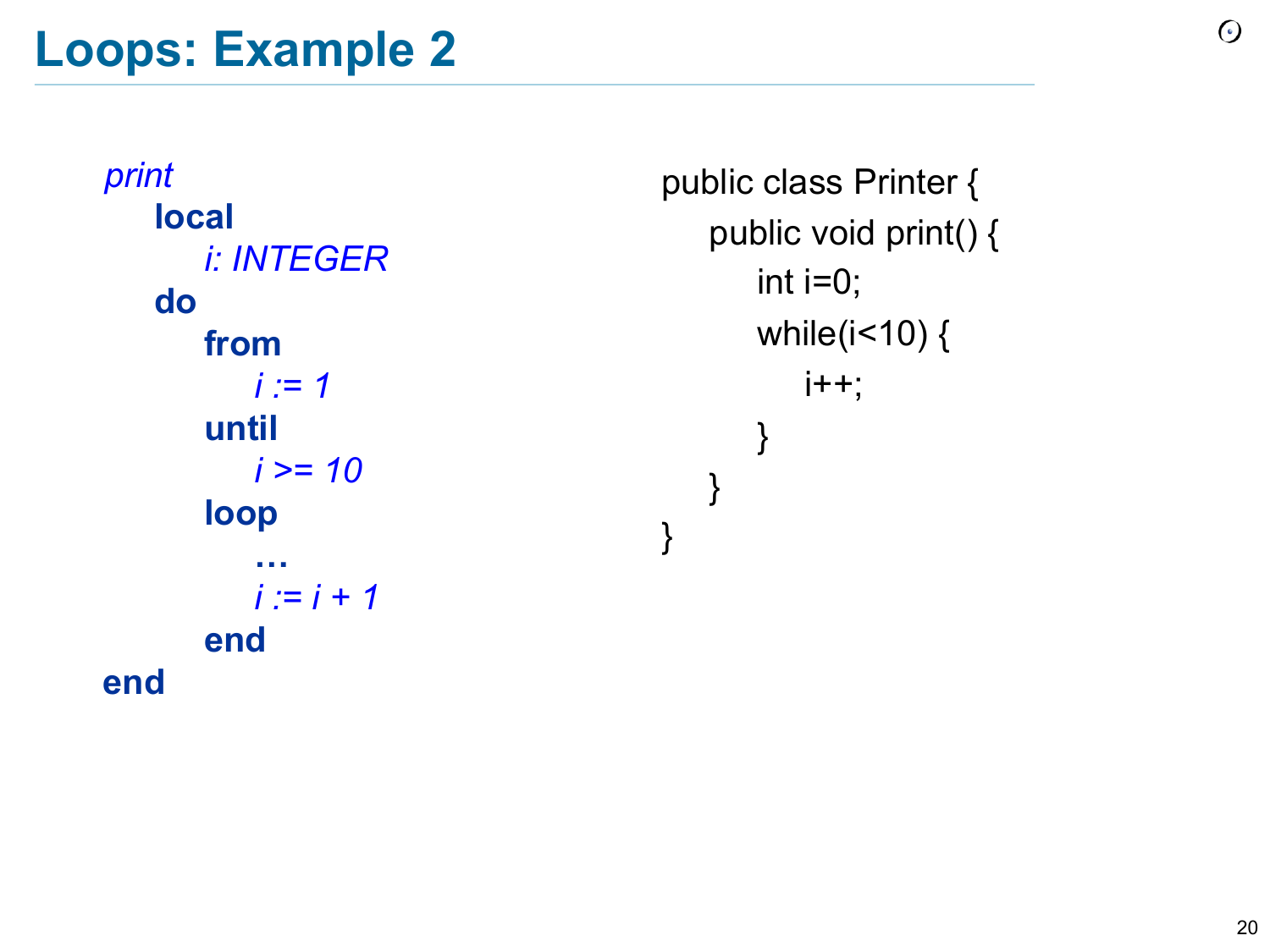# **Let's code…**

Go to:



 $\odot$ 

https://codeboard.io/projects/24

*Task*: implement the 'print\_log' functionality for in the class ACCOUNT; complete class ACCOUNT to log deposits and withdraws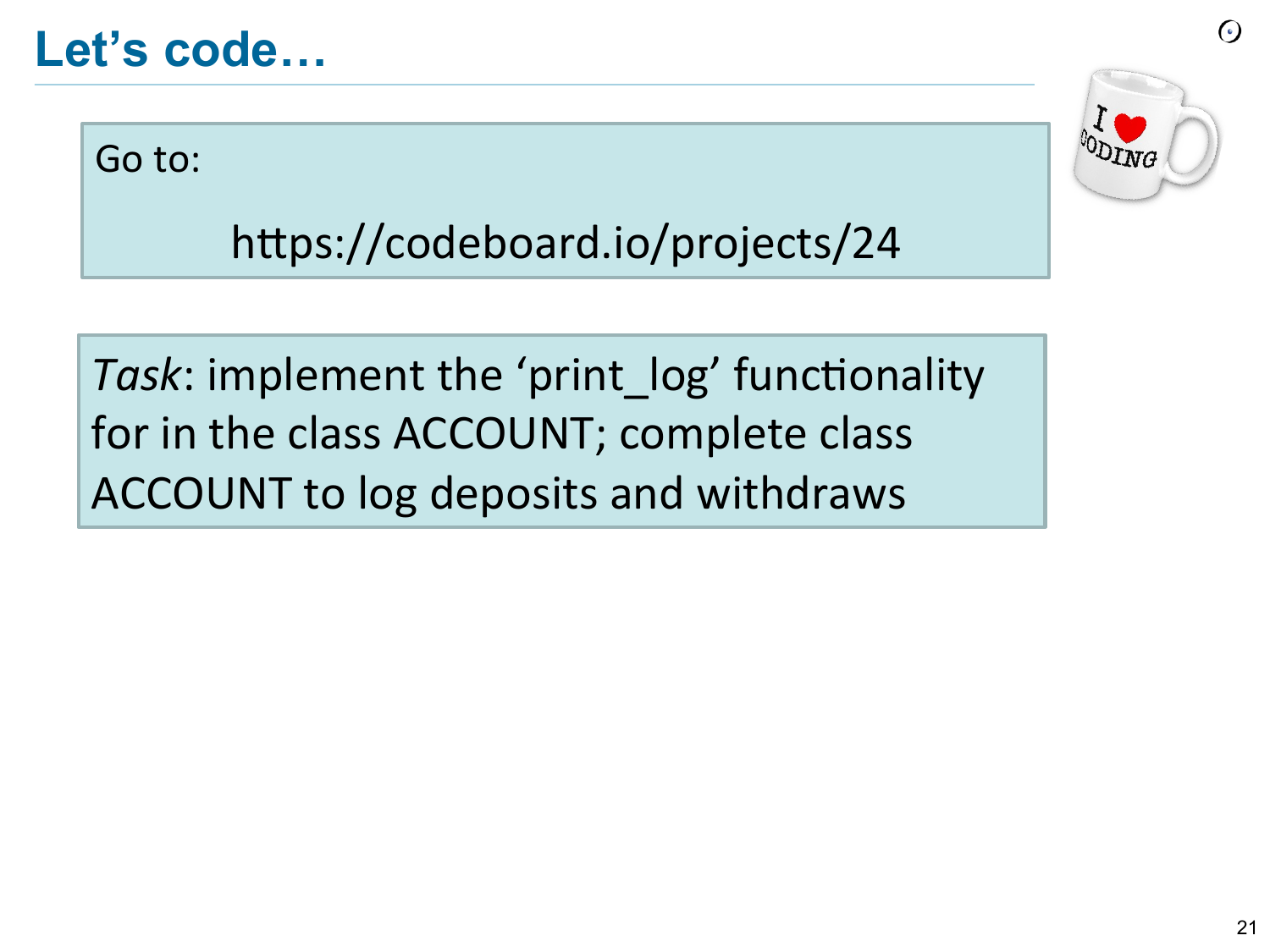# **Loops: Traversing a list**

*print\_using\_from* **do from** *list.start*  **until** *list.after*  **loop** *list.item.print* *list.forth*  **end end**  *print\_using\_across*  **do across** *list* **as** *e* **loop** *e.item.print*  **end end** 

public class Printer { public void print() { for(Element e: list) { e.print(); } } }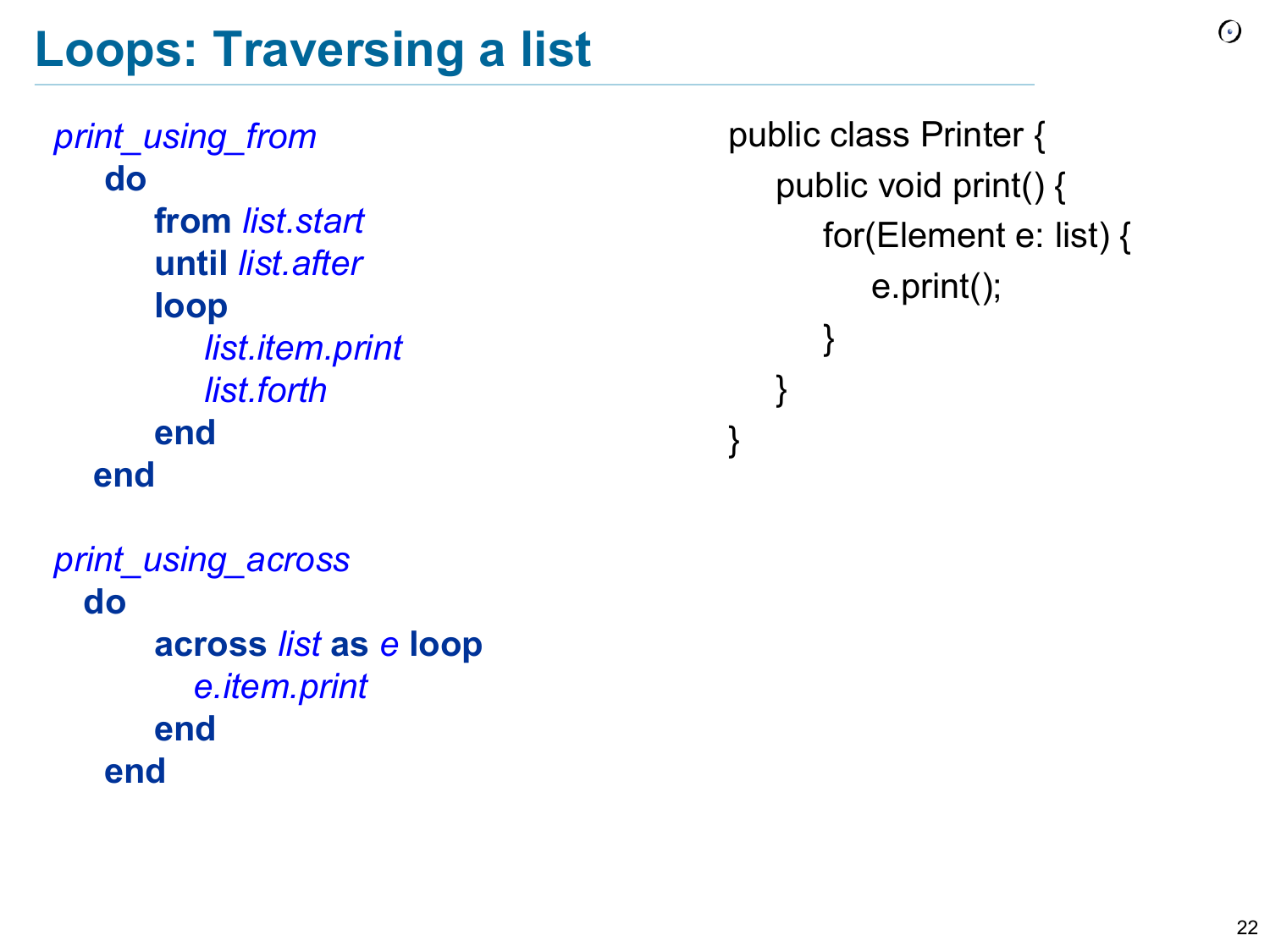Eiffel: BOOLEAN **CHARACTER** INTEGER INTEGER\_64 REAL DOUBLE STRING

Java: boolean char, byte short, int long float double **String**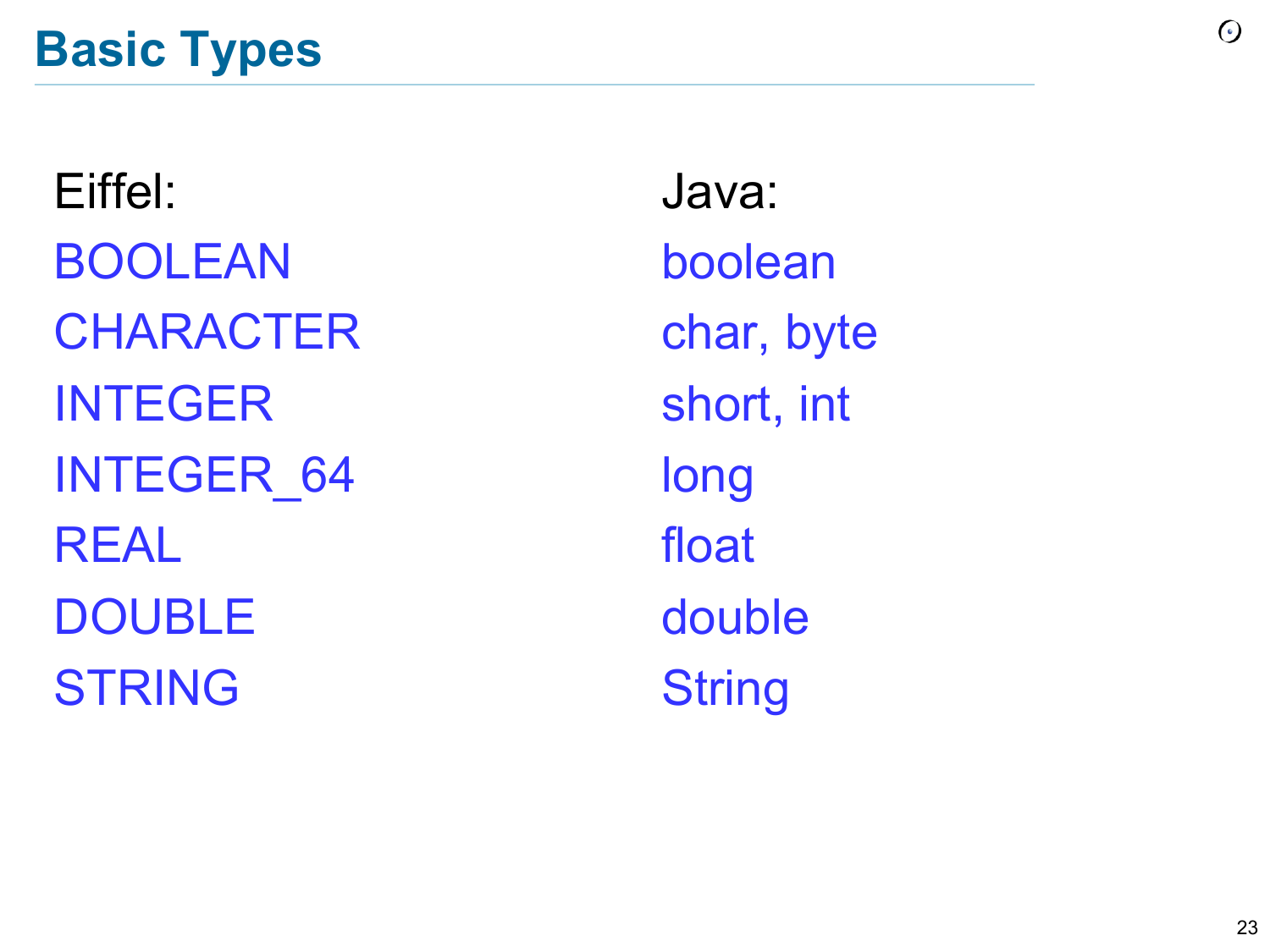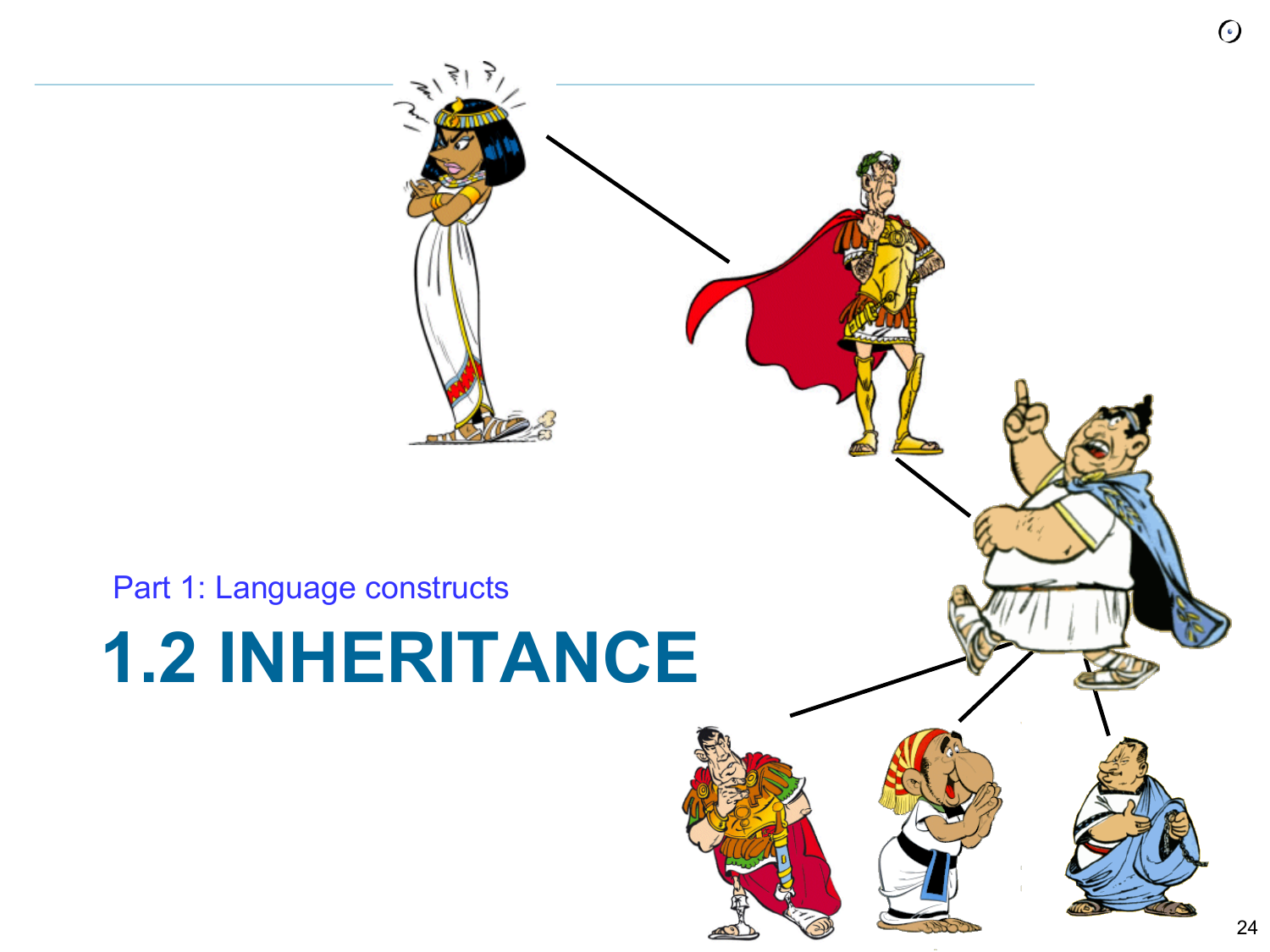**deferred class** *ACCOUNT* 

**feature** *deposit (a\_num: INT)* **deferred end**

**end**

abstract class Account { abstract void deposit(int a);

A class must be **deferred** if it has at least one deferred routine. A class can be deferred without any deferred routines.

}

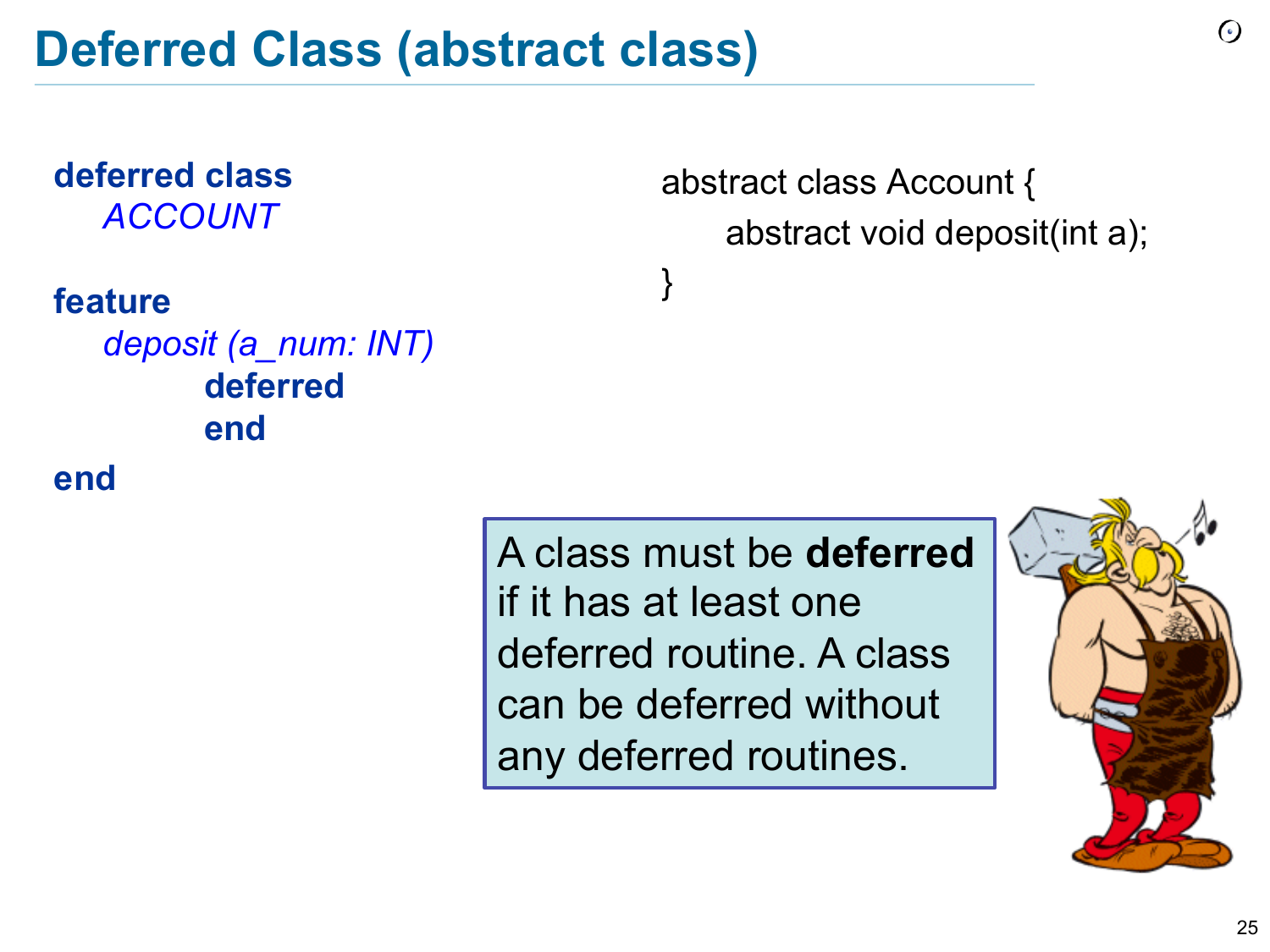**class** *ACCOUNT*  **inherit** *ANY*  **end**

public class Account extends Object {

}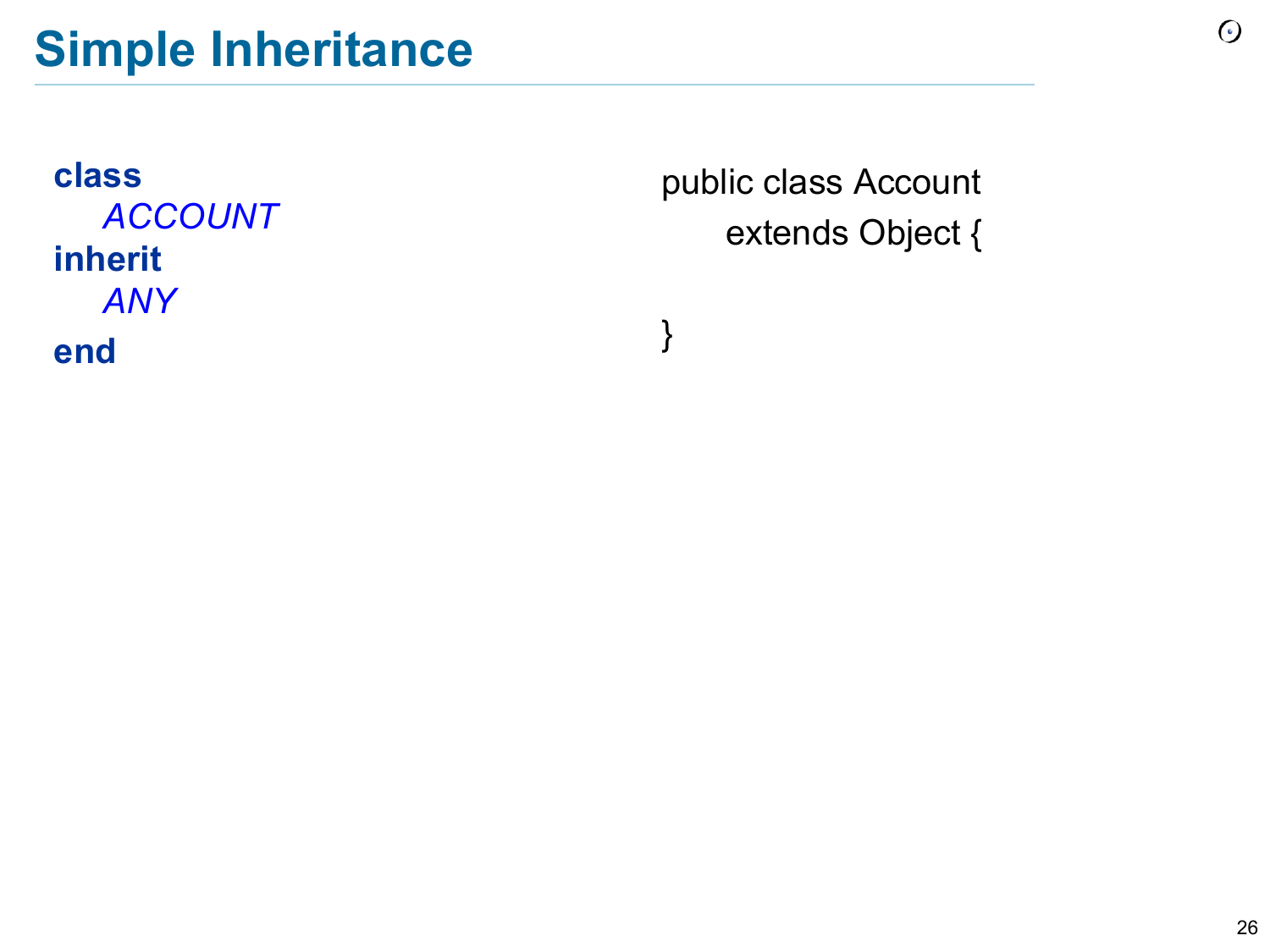# **Let's code…**

Go to:



 $\odot$ 

https://codeboard.io/projects/25

Task: create a deferred class PERSON; move the properties 'name' and 'age' from class CUSTOMER into the deferred class PERSON; make sure the program behavior did not change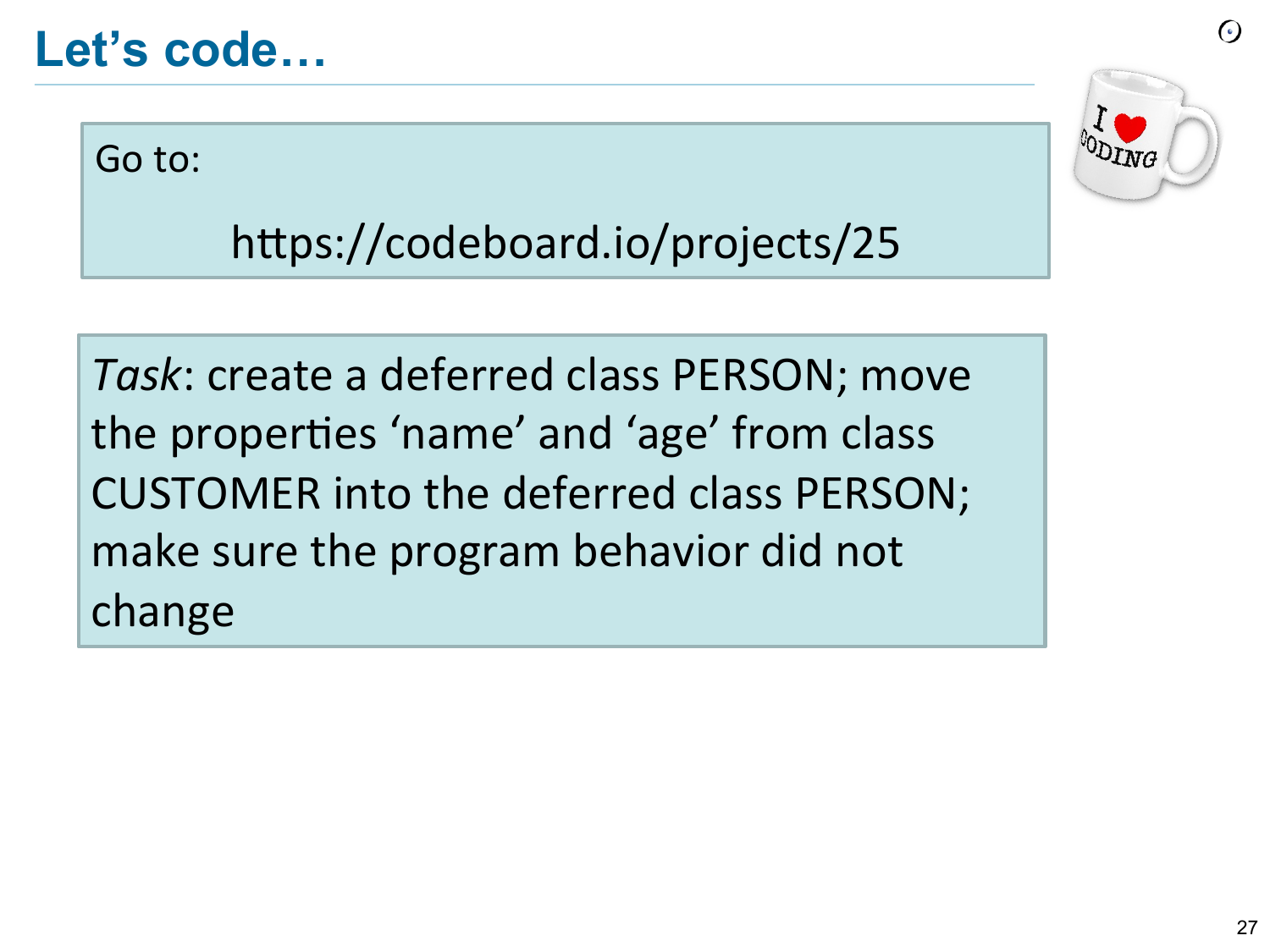**class** *ACCOUNT*  **inherit** *ANY* **redefine** *out* **end feature**  *out: STRING* **do Result** *:= "abc"*   **end end**



public class Account extends Object {

> String toString() { return "abc"; }

}

All routines that are redefined must be listed in the inherit clause.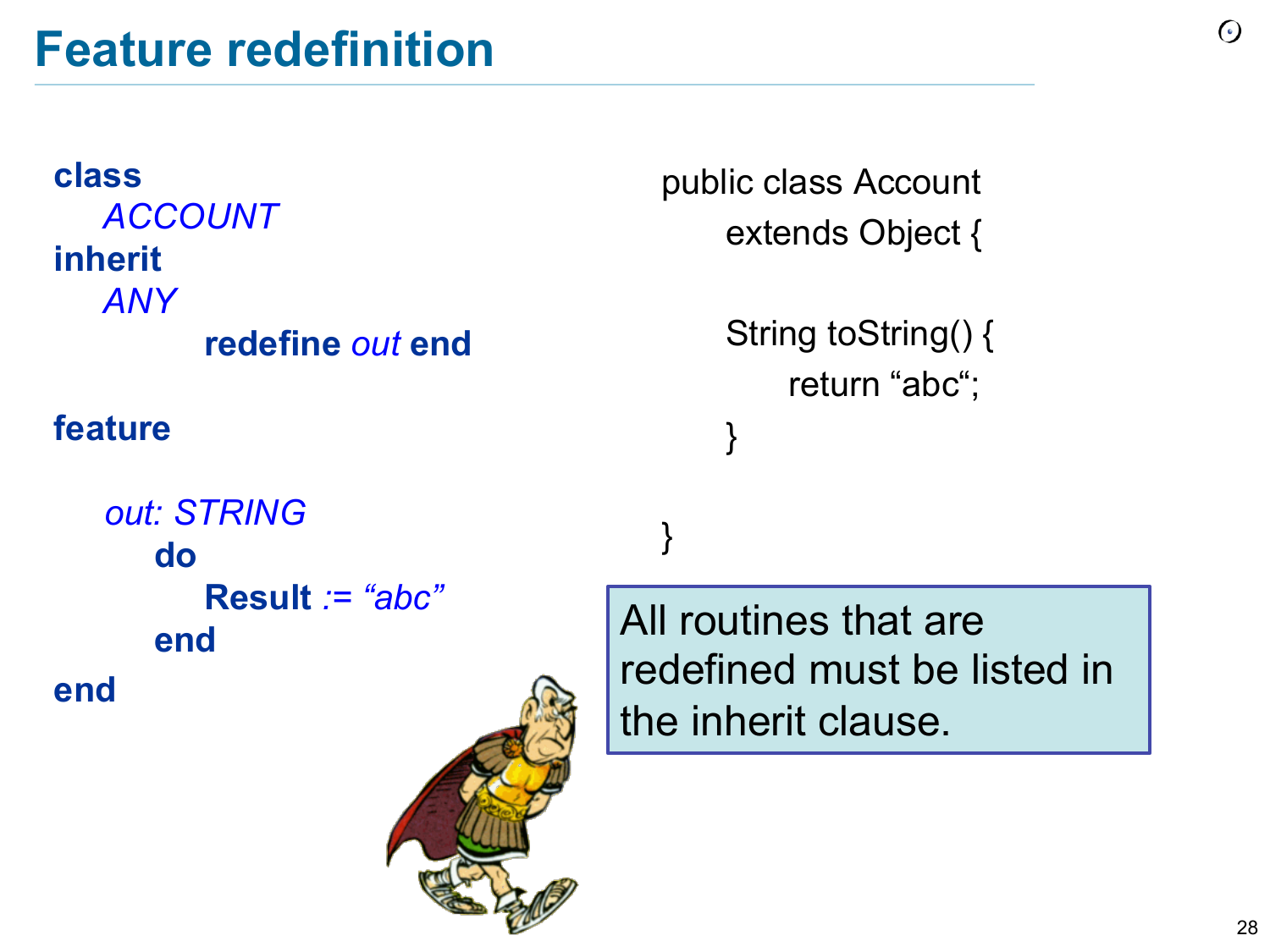**class** *ACCOUNT*  **inherit** *ANY* **redefine** *out* **end feature**  *out: STRING* **do Result** *:=* **Precursor** *{ANY}*   **end end**

public class Account extends Object {

}

String toString() { return super(); }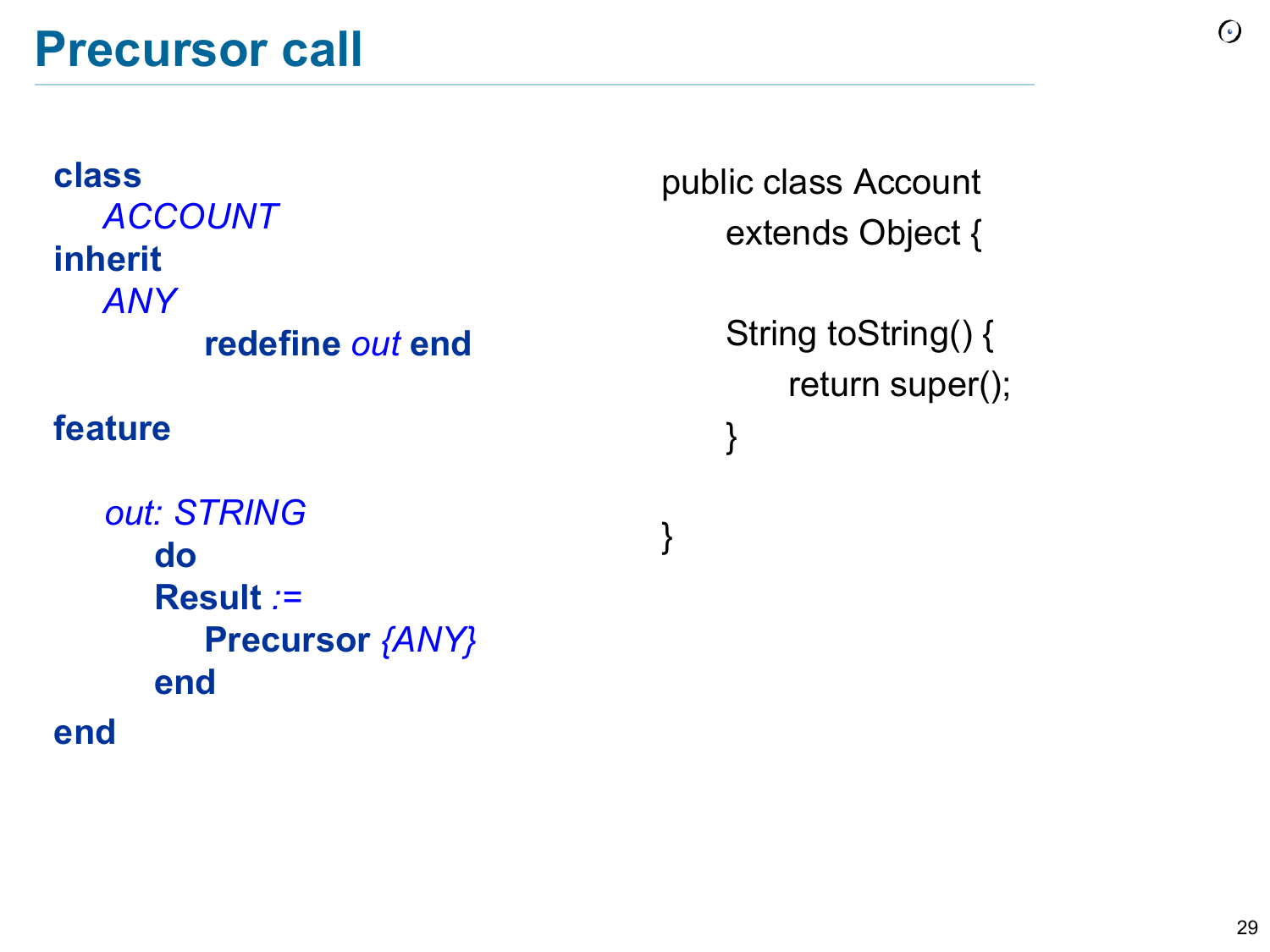**class** *A*  **feature** *foo* **do end end Option 1: class** *C*  **inherit**  *A*

*B* **rename** *foo* **as** *foo\_b* **end** 

**end**

**Class C will have two** features *foo* and *foo\_b* **class** *B*  **feature** *foo* **do end end**

> **Option 2: class** *C*  **inherit**  *A* *B* **undefine** *foo* **end end** *foo* from *B* becomes deferred; implemented in *C* by *foo* from *A*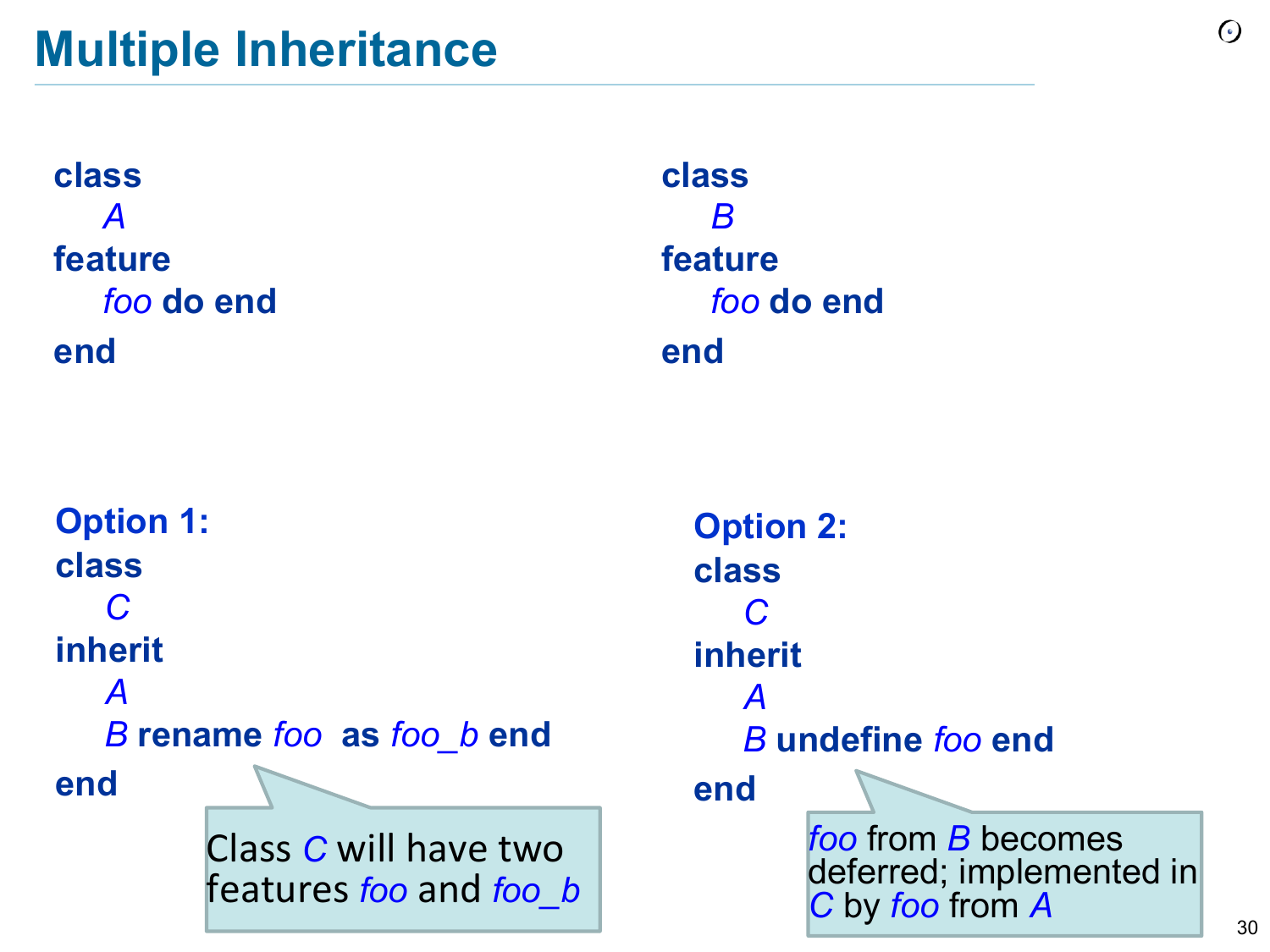# **Let's code…**

Go to:



https://codeboard.io/projects/26

Task: redefine the 'print self' routine in class B to print the correct message

*Task*: redefine the 'print\_self' routine in class C to print the correct message; what happens when you try to compile?

*Task*: resolve the conflict that was created due to multiple inheritance (hint: there are the 2 options to do that?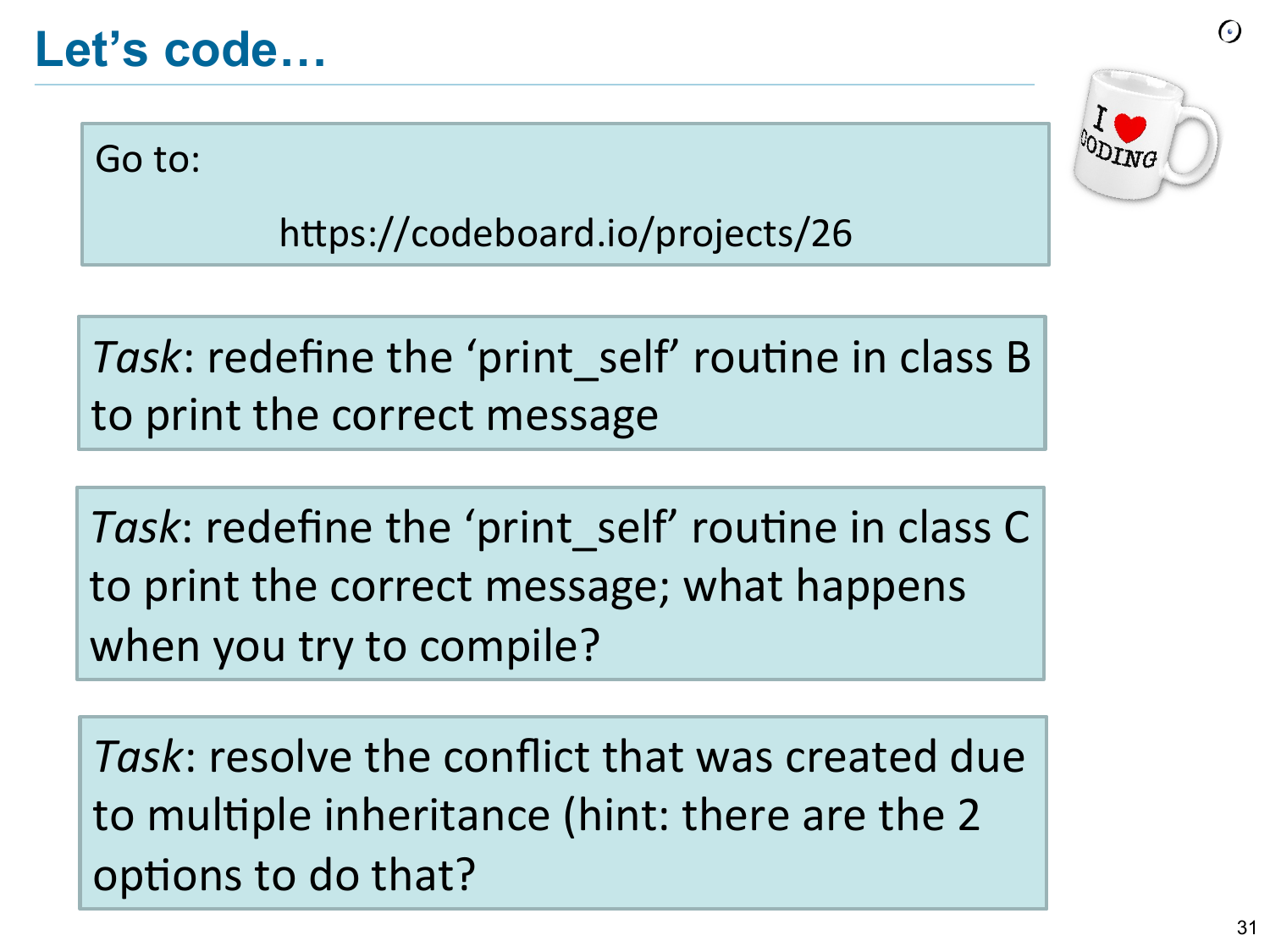



32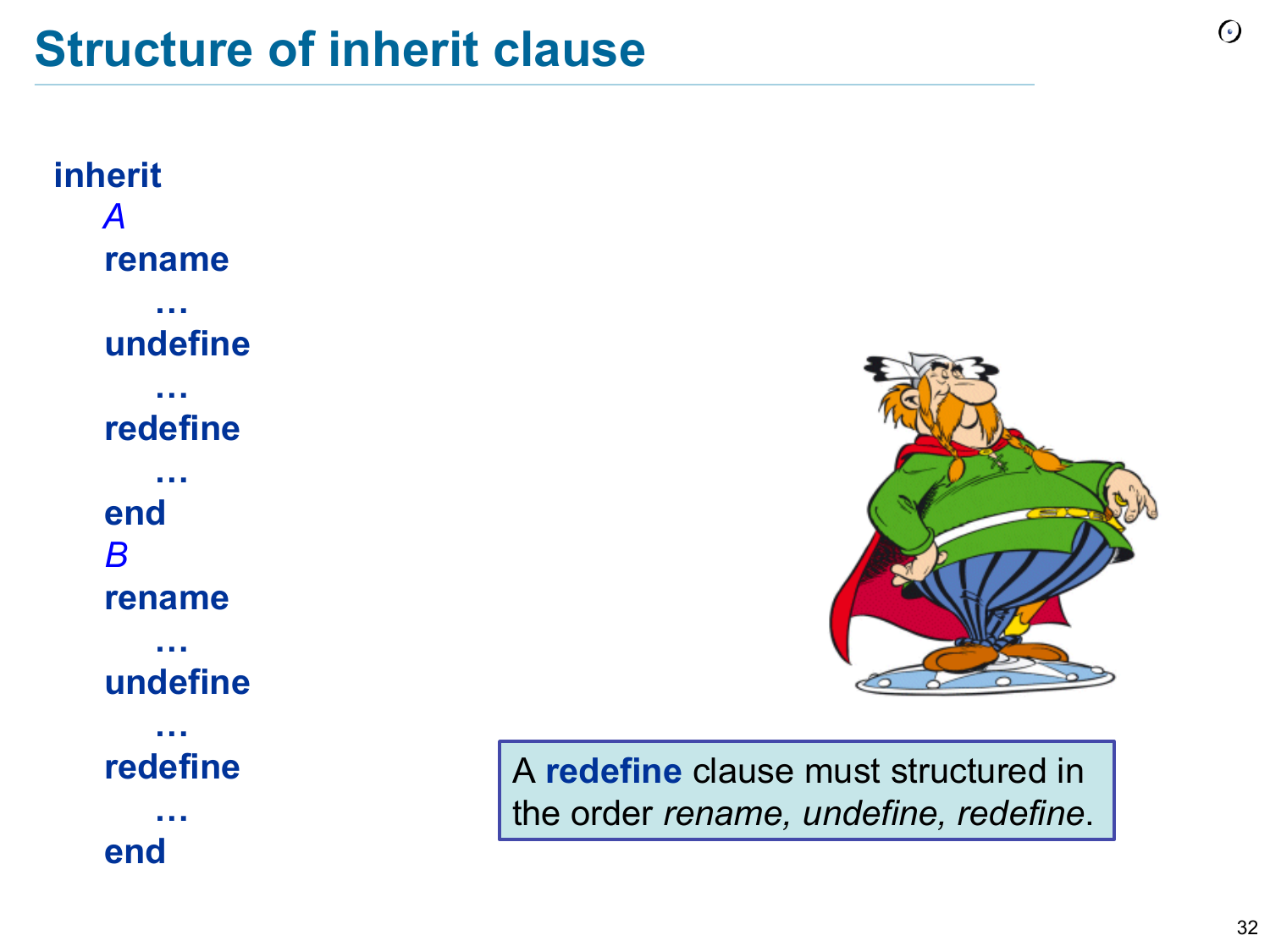**frozen class** *ACCOUNT*  **inherit** *ANY*  **end**

**class**

**feature** 

 **do** 

 **end** 

 *…*

**end**

*ACCOUNT*   **frozen** *deposit (a\_num: INT)*  class Account { final void deposit(int a) { … } } A frozen class cannot be inherited; a frozen routine

}

cannot be redefined.

final class Account

extends Object {

33